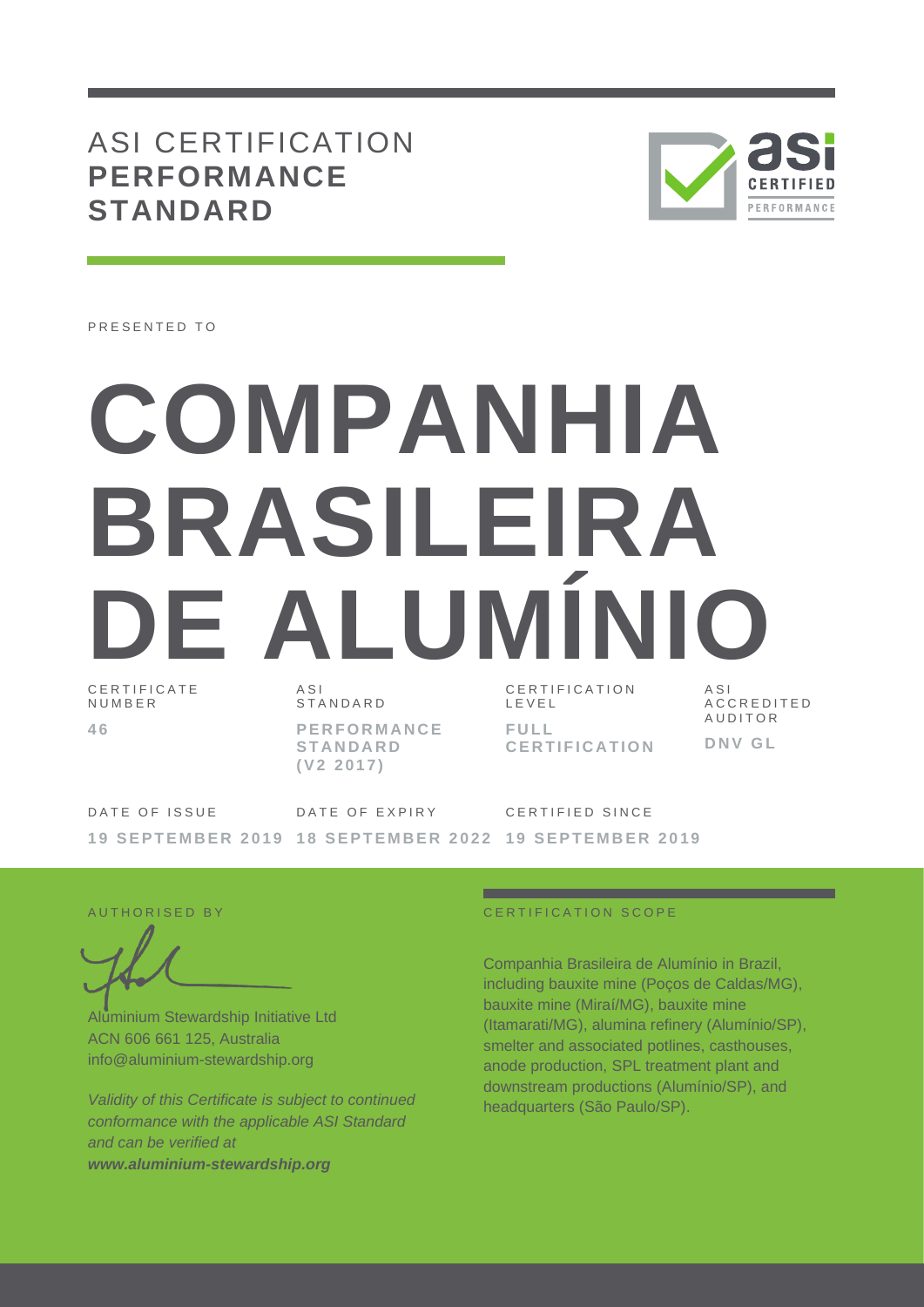## SUMMARY AUDIT REPORT **PERFORMANCE STANDARD**

### **OVERVIEW**

| MEMBER NAME                       | Companhia Brasileira de Alumínio                                                                                                                                                                                                                                                                                                                                                             |
|-----------------------------------|----------------------------------------------------------------------------------------------------------------------------------------------------------------------------------------------------------------------------------------------------------------------------------------------------------------------------------------------------------------------------------------------|
| ENTITY NAME                       | Companhia Brasileira de Alumínio                                                                                                                                                                                                                                                                                                                                                             |
| CERTIFICATION<br>SCOPE            | Companhia Brasileira de Alumínio in Brazil, including bauxite mine (Poços<br>de Caldas/MG), bauxite mine (Miraí/MG), bauxite mine (Itamarati/MG),<br>alumina refinery (Alumínio/SP), smelter and associated potlines,<br>casthouses, anode production, SPL treatment plant and downstream<br>productions (Alumínio/SP), and headquarters (São Paulo/SP).                                     |
| SUPPLY CHAIN<br><b>ACTIVITIES</b> | <b>Bauxite Mining</b><br>۰<br>Alumina Refining<br>$\bullet$<br><b>Aluminium Smelting</b><br>Casthouse<br>Semi-Fabrication Aluminium<br>Re-melting/Refining<br>۰                                                                                                                                                                                                                              |
| ASI STANDARD                      | Performance Standard V2                                                                                                                                                                                                                                                                                                                                                                      |
| AUDIT TYPE                        | <b>Certification Audit</b>                                                                                                                                                                                                                                                                                                                                                                   |
| AUDIT FIRM                        | <b>DNV GL</b>                                                                                                                                                                                                                                                                                                                                                                                |
| AUDIT DATE                        | 24 June 2019 - 15 July 2019                                                                                                                                                                                                                                                                                                                                                                  |
| AUDIT REPORT<br>SUBMISSION        | 16 August 2019                                                                                                                                                                                                                                                                                                                                                                               |
| AUDIT SCOPE                       | Headquarter (São Paulo/SP)<br>Bauxite mining (Poços de Caldas/MG)<br>۰<br>Bauxite mining (Miraí/MG)<br>۰<br>Bauxite mining (Itamarati/MG)<br>۰<br>Alumina Refinery (Alumínio/SP)<br>Smelter (potlines I to VII) (Alumínio/SP)<br>۰<br>Smelter - Anode production (Alumínio/SP)<br>۰<br>Smelter - SPL treatment plant (Alumínio/SP)<br>۰<br>Cast House - Ingots production (Alumínio/SP)<br>۰ |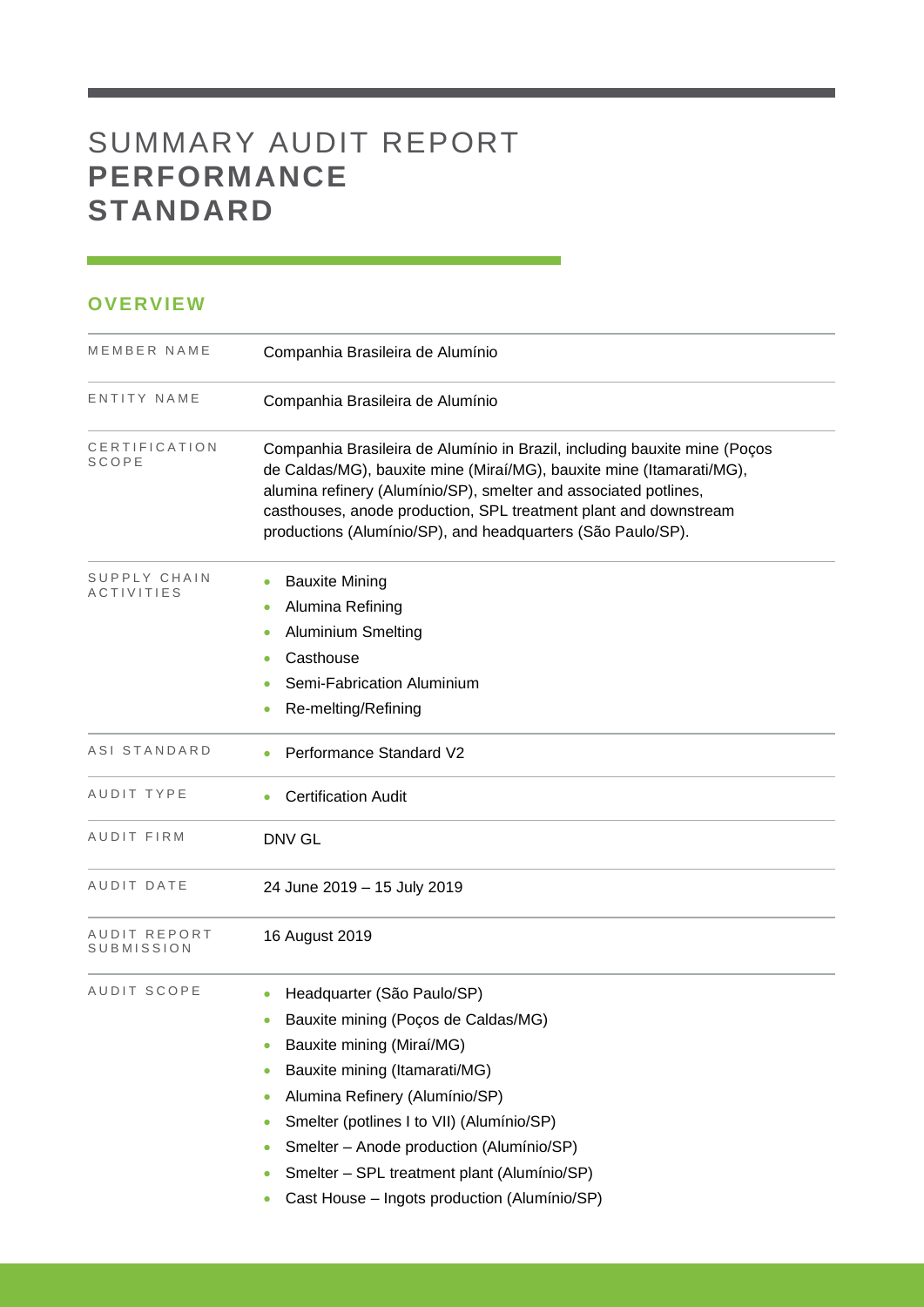| NEXT AUDIT<br>DUE DATE              | 19 March 2021                                                                                                                                                                                            |
|-------------------------------------|----------------------------------------------------------------------------------------------------------------------------------------------------------------------------------------------------------|
|                                     |                                                                                                                                                                                                          |
| NEXT AUDIT<br>TYPE                  | <b>Surveillance Audit</b>                                                                                                                                                                                |
| CERTIFICATION<br>PERIOD             | 19 September 2019 - 18 September 2022                                                                                                                                                                    |
|                                     | Entity's defined Certification Scope.<br>The Auditor(s) have acted in a manner deemed ethical, truthful, accurate<br>M<br>professional, independent and objective.                                       |
|                                     | time period for the Audit, traceable and unambiguous.<br>The Audit Scope and audit methodology are sufficient to establish<br>M<br>confidence that the findings are indicative of the performance of the |
|                                     | knowledge of the Auditor(s) preparing this report.<br>▶ The findings are based on verified Objective Evidence relevant to the                                                                            |
| AUDIT<br>METHODOLOGY<br>DECLARATION | The Auditors confirm that:<br>$\blacksquare$ The information provided by the Entity is true and accurate to the best                                                                                     |
| AUDIT<br>OUTCOME                    | Certification<br>$\bullet$                                                                                                                                                                               |
|                                     | Casthouse<br>Semi-Fabrication Aluminium<br>Re-melting/Refining<br>All relevant criteria in the ASI Performance Standard were included in the<br>audit scope.                                             |
|                                     | <b>Aluminium Smelting</b>                                                                                                                                                                                |
|                                     | <b>Bauxite Mining</b><br>Alumina Refining                                                                                                                                                                |
|                                     | Supply chain activities included in the audit scope:                                                                                                                                                     |
|                                     | Poços de Caldas Unit (MG) Mining                                                                                                                                                                         |
|                                     | Miraí Unit (MG) Mining<br>Itamarati de Minas Unit (MG) Mining                                                                                                                                            |
|                                     | Alumínio Unit (SP) Plant                                                                                                                                                                                 |
|                                     | Other audited business activities included:<br>Central and Sales Office São Paulo (SP)                                                                                                                   |
|                                     | Downstream – Extruded and anodizing profiles production (Alumínio/SP                                                                                                                                     |
|                                     | Downstream - Foils production (Alumínio/SP)                                                                                                                                                              |
|                                     | Downstream - Sheets production (Alumínio/SP)                                                                                                                                                             |
|                                     | Cast House - Plate sheets production (Alumínio/SP)<br>Cast House - Scrap consumption (Alumínio/SP)                                                                                                       |
|                                     |                                                                                                                                                                                                          |
|                                     | Cast House - Caster rolls production (Alumínio/SP)                                                                                                                                                       |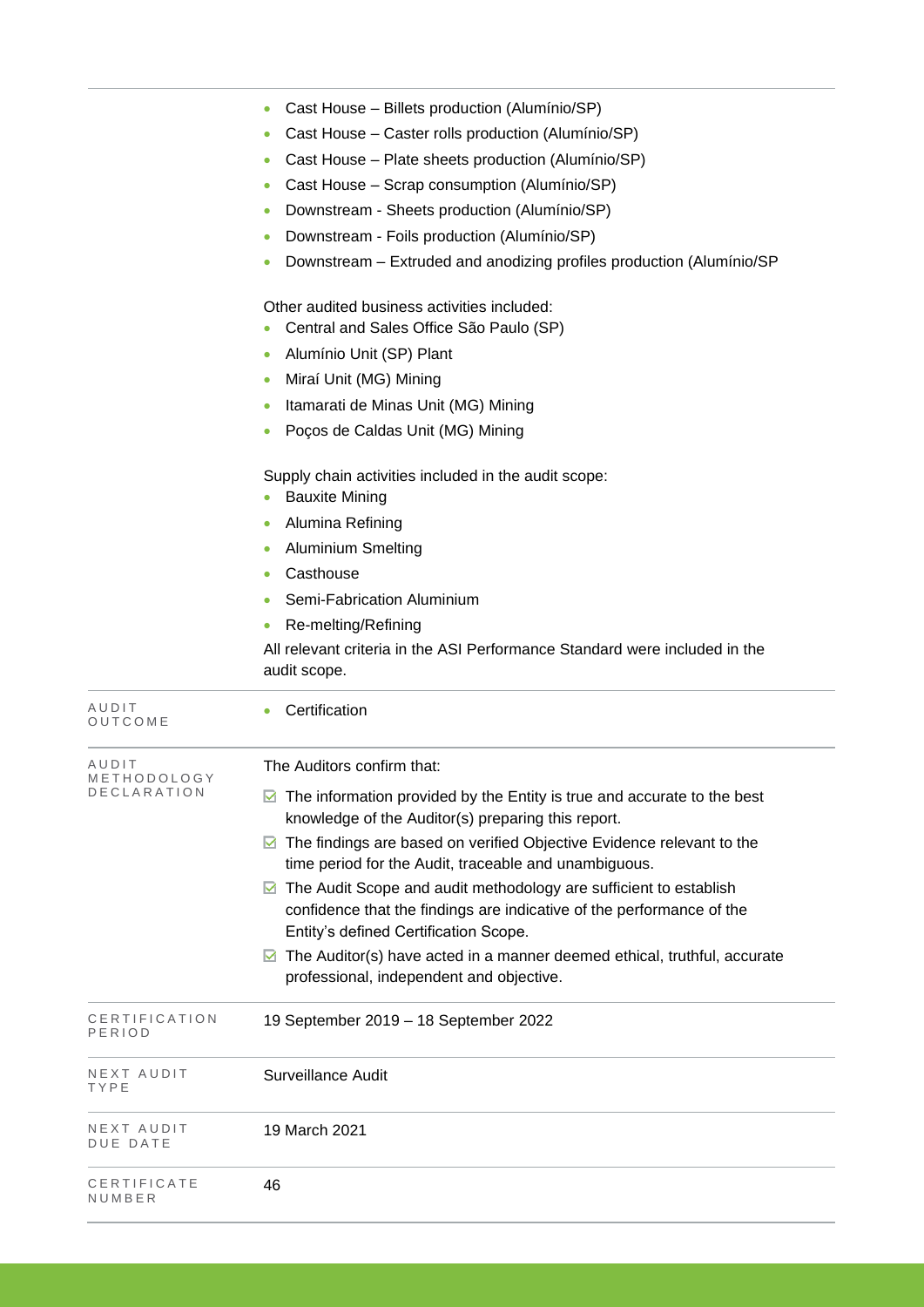## **SUMMARY OF FINDINGS**

| <b>CRITERION</b>               | <b>RATING</b> | COMMENT                                                                                                                                                                                                                                                                                                                                                                                                                                                                                                                                                                                                                                                                                                                                                                                                                                                                                                                                                   |  |
|--------------------------------|---------------|-----------------------------------------------------------------------------------------------------------------------------------------------------------------------------------------------------------------------------------------------------------------------------------------------------------------------------------------------------------------------------------------------------------------------------------------------------------------------------------------------------------------------------------------------------------------------------------------------------------------------------------------------------------------------------------------------------------------------------------------------------------------------------------------------------------------------------------------------------------------------------------------------------------------------------------------------------------|--|
| PRINCIPLE 1 BUSINESS INTEGRITY |               |                                                                                                                                                                                                                                                                                                                                                                                                                                                                                                                                                                                                                                                                                                                                                                                                                                                                                                                                                           |  |
| 1.1 Legal Compliance           | Conformance   | CBA developed and implemented policies,<br>systems, procedures and processes that<br>conform to the ASI Performance Standard's<br>(hereafter referred to as the Standard) Legal<br>Compliance requirements. The Entity has<br>implemented a robust Compliance Programme<br>which was reviewed by an independent third-<br>party, KPMG and allows adequate awareness of<br>legal requirements and robust procedures to<br>ensure compliance with Applicable Law. We<br>observed there is a robust governance<br>framework in place for Business Ethics and<br>Compliance and training is delivered to relevant<br>personnel on a regular basis. For more<br>information about CBA's Governance and<br>Compliance Framework, please visit:<br>https://www.cba.com.br/en/cba/governanca-e-<br>compliance/                                                                                                                                                    |  |
| 1.2 Anti-Corruption            | Conformance   | CBA works against corruption in all its forms,<br>including extortion and bribery, consistent with<br>applicable law and prevailing international<br>standards. CBA established adequate anti-<br>corruption measures, such as policies, training,<br>due diligence checks and whistleblowing line,<br>endorsed by senior management. CBA<br>employees participate in regular training related<br>to anti-bribery and corruption laws and<br>regulations. Please find below references to<br><b>CBA's Anti-Corruption Policy:</b><br>http://www.cba.com.br/wp-<br>content/uploads/2019/07/Politica_Anticorrupcao<br>CBA_2017_eng-.pdf<br>Potential unethical behaviour or non-compliance<br>with the Policy or Code of Conduct, including<br>alleged corruption can also be confidentially<br>reported through the Ethics Line via telephone<br>(0800 892 0791) or via the web<br>https://secure.ethicspoint.com/domain/media/en/<br>gui/53296/index.html |  |
| 1.3 Code of Conduct            | Conformance   | The Code of Conduct is disclosed to all internal<br>and external stakeholders and is available on<br>the CBA's website (http://www.cba.com.br/wp-                                                                                                                                                                                                                                                                                                                                                                                                                                                                                                                                                                                                                                                                                                                                                                                                         |  |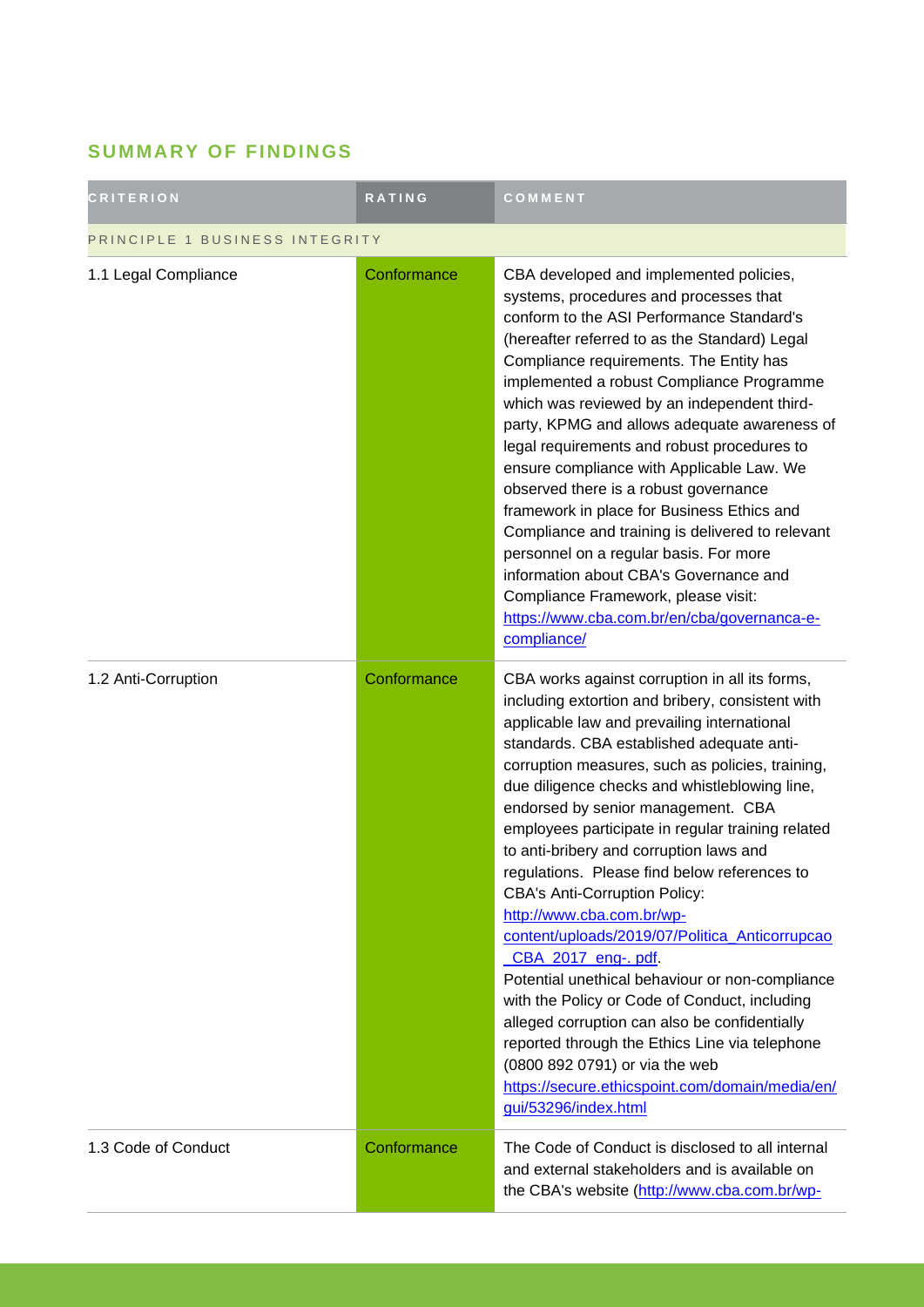| <b>CRITERION</b>                                                                 | <b>RATING</b> | COMMENT                                                                                                                                                                                                                                                                                                                                                                                                                                                                                                                                                                                                                                                                                                                                                 |
|----------------------------------------------------------------------------------|---------------|---------------------------------------------------------------------------------------------------------------------------------------------------------------------------------------------------------------------------------------------------------------------------------------------------------------------------------------------------------------------------------------------------------------------------------------------------------------------------------------------------------------------------------------------------------------------------------------------------------------------------------------------------------------------------------------------------------------------------------------------------------|
|                                                                                  |               | content/uploads/2019/03/Codigo-de-<br>Conduta_CBA_mar-2019_en.pdf).<br>We observed there is a robust governance<br>framework to ensure the implementation of the<br>Code of Conduct. CBA Conduct Committee<br>regularly reviews all types of complaints raised<br>by internal and external stakeholders and<br>ensures adequate measures are taken. An<br>Ethics Line is available to report any potential<br>breaches of the Code of Conduct in a<br>confidential manner. Any interested party can<br>access the Ethics Line, operated by an<br>independent third party via telephone (0800 892<br>0791) or via the web<br>(https://secure.ethicspoint.com/domain/media/en<br>/gui/53296/index.html ), to raise questions or to<br>report a complaint. |
| PRINCIPLE 2 POLICY & MANAGEMENT                                                  |               |                                                                                                                                                                                                                                                                                                                                                                                                                                                                                                                                                                                                                                                                                                                                                         |
| 2.1a Environmental, Social, and<br>Governance Policy (implement and<br>maintain) | Conformance   | CBA adopted an Integrated Management Policy<br>which was reviewed to align with the<br>environmental, social and governance criteria<br>included in the ASI Performance Standard. The<br>Policy is available at:<br>https://www.cba.com.br/wp-<br>content/uploads/2019/07/CBA Integrated-<br>Management-Policy_May-2019.pdf                                                                                                                                                                                                                                                                                                                                                                                                                             |
| 2.1b Environmental, Social, and<br>Governance Policy (senior<br>management)      | Conformance   | CBA demonstrated senior management<br>endorsement for the Integrated Management<br>Policy and secures resources to implement the<br>Policy. There are regular reviews of Capital<br>Expenditure, (CapEx) investments which<br>address key environmental, social and<br>governance issues included in the ASI<br>Performance Standard. Senior management<br>interviews were conducted during the audit as<br>evidence.                                                                                                                                                                                                                                                                                                                                   |
| 2.1c Environmental, Social, and<br>Governance Policy (communication)             | Conformance   | CBA adequately communicates its Integrated<br>Management Policy to internal and external<br>stakeholders, through the Integration Day<br>Training, communication to contractors, display<br>of the Policy in workshop locations as well as<br>further training. It was further evidenced in<br>worker and contractor interviews that they are<br>aware of the requirements of the Policy. The<br>Policy is available at:                                                                                                                                                                                                                                                                                                                                |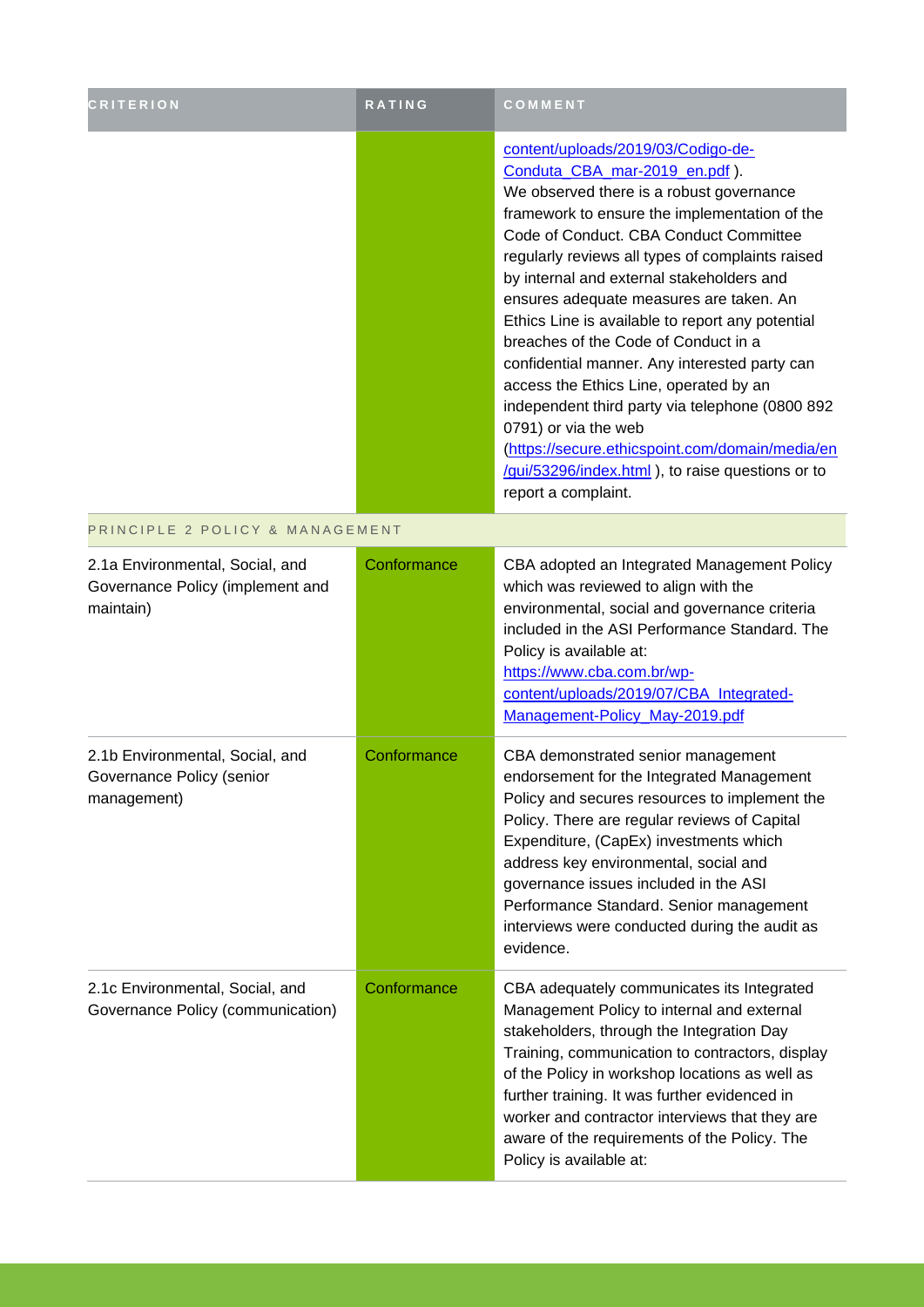| <b>CRITERION</b>                                                              | RATING      | COMMENT                                                                                                                                                                                                                                                                                                                                                                                                                                                                                                                                                                                                                                                                                                                          |
|-------------------------------------------------------------------------------|-------------|----------------------------------------------------------------------------------------------------------------------------------------------------------------------------------------------------------------------------------------------------------------------------------------------------------------------------------------------------------------------------------------------------------------------------------------------------------------------------------------------------------------------------------------------------------------------------------------------------------------------------------------------------------------------------------------------------------------------------------|
|                                                                               |             | https://www.cba.com.br/wp-<br>content/uploads/2019/07/CBA_Integrated-<br>Management-Policy_May-2019.pdf                                                                                                                                                                                                                                                                                                                                                                                                                                                                                                                                                                                                                          |
| 2.2 Leadership                                                                | Conformance | CBA nominated senior management<br>representatives as having overall responsibility<br>and authority for ensuring conformance with the<br>ASI Performance Standard and documented<br>these roles in its Integrated Management<br>System. We also conducted senior management<br>interviews as part of the audit to verify<br>endorsement for issues included in the ASI<br>Performance Standard.                                                                                                                                                                                                                                                                                                                                 |
| 2.3a Environmental and Social<br><b>Management Systems</b><br>(environmental) | Conformance | CBA's Alumínio Unit (SP) Plant is certified<br>against ISO9001: 2015 and ISO14001: 2015<br>Standards, which have been issued by<br>Certification Body DNV GL and are valid for the<br>Entity's ASI Certification Period. CBA's Bauxite<br>Mining Units, Poços de Caldas, Itamarati de<br>Minas and Miraí are certified against<br>ISO14001:2015, issued by DNV GL and valid for<br>the Entity's ASI Certification Period. CBA<br>established a robust and well documented<br>Integrated Management System, including the<br>identification of significant environmental<br>aspects and impact, environmental risk<br>assessment, monitoring and measurement and<br>action planning, aligned to local regulatory<br>requirements. |
| 2.3b Environmental and Social<br>Management Systems (social)                  | Conformance | CBA maintains a robust Social Management<br>System. The Aluminio Factory, Itamarati de<br>Minas and Mirai Mining Units completed a<br>Sedex/SMETA audit in 2019, verified by third<br>party, DNV GL. CBA integrated socio-economic<br>risks into its Enterprise Risk Management<br>framework which is regularly reviewed by senior<br>leadership. Furthermore, CBA also carried out a<br>materiality assessment with an independent<br>third party consultancy, in which it engaged<br>internal and external stakeholders. Further<br>information about the materiality assessment<br>can be accessed via CBA's Sustainability<br>Report:<br>http://www.cba.com.br/RelatorioAnual2018/en/                                        |
| 2.4 Responsible Sourcing                                                      | Conformance | CBA adopted a Responsible Sourcing Policy<br>which is being rolled out and communicated to<br>suppliers. The Policy is available from the link<br>below:                                                                                                                                                                                                                                                                                                                                                                                                                                                                                                                                                                         |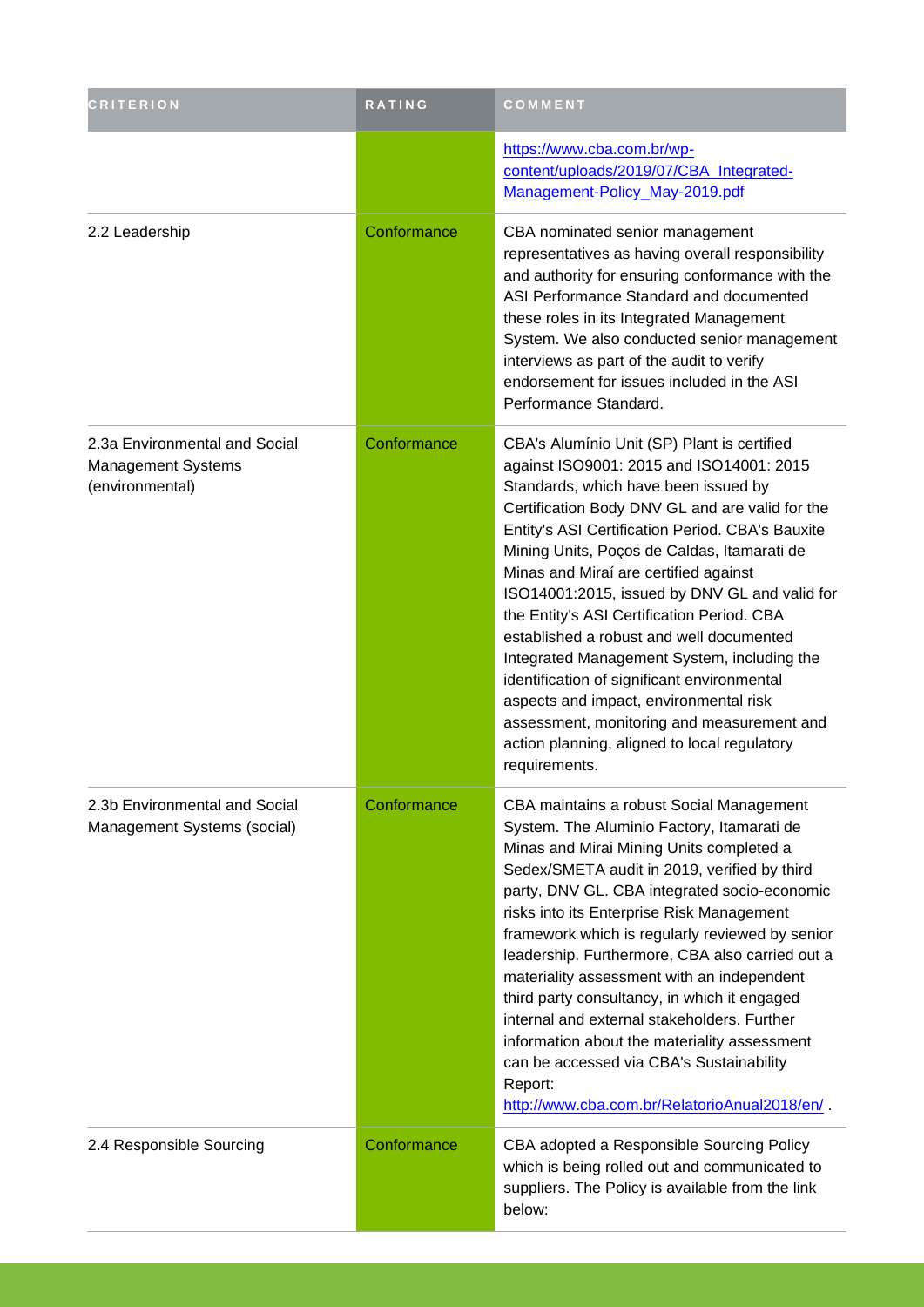| <b>CRITERION</b>            | <b>RATING</b> | COMMENT                                                                                                                                                                                                                                                                                                                                                                                                                                                                                                                                                                                                                                                                                                                                                                                                                                                                                                                                                                                                                                                                                                                                                                                                              |
|-----------------------------|---------------|----------------------------------------------------------------------------------------------------------------------------------------------------------------------------------------------------------------------------------------------------------------------------------------------------------------------------------------------------------------------------------------------------------------------------------------------------------------------------------------------------------------------------------------------------------------------------------------------------------------------------------------------------------------------------------------------------------------------------------------------------------------------------------------------------------------------------------------------------------------------------------------------------------------------------------------------------------------------------------------------------------------------------------------------------------------------------------------------------------------------------------------------------------------------------------------------------------------------|
|                             |               | http://www.cba.com.br/wp-<br>content/uploads/2019/05/CBA-Responsible-<br>Sourcing-Policy.pdf<br>CBA's Supply chain management strategy and<br>future plans include the roll out of the new digital<br>compliance system, supplier risk assessment<br>and due diligence, such as second party audits<br>at key suppliers.                                                                                                                                                                                                                                                                                                                                                                                                                                                                                                                                                                                                                                                                                                                                                                                                                                                                                             |
| 2.5 Impact Assessments      | Conformance   | CBA has a defined Impact Assessment<br>methodology to assess the environmental,<br>social, cultural and Human Rights impacts of<br>new projects. We reviewed CBA's Capital<br>Expenditure (CAPEX) approval process and<br>assigned roles and responsibilities. CBA has a<br>number of new projects and investments which<br>require an impact assessment, as per ASI<br>definition. The Impact Assessments included an<br>analysis of baseline conditions and alternative<br>design options, where the most environmentally<br>positive option was chosen (e.g. design options<br>for the alumina refinery furnace, including coke<br>or biomass. Due to substantial carbon savings,<br>the biomass option was chosen and the<br>biomass boiler is being implemented.) We<br>noted the social impact assessment procedure<br>was recently updated following our ASI<br>readiness assessment in January 2018, and<br>thus there have been no examples of the<br>implementation of the procedure which will be<br>tested at the next surveillance audit. More<br>information about CBA's Biomass and other<br>environmental investments can be found in:<br>http://www.cba.com.br/RelatorioAnual2018/en/,<br>page 44). |
| 2.6 Emergency Response Plan | Conformance   | CBA operates a robust Emergency Response<br>Plan on which it regularly consults with Workers,<br>Local authorities and emergency response<br>brigades, as well as the Local community. CBA<br>operates residue dams in Aluminio Factory,<br>Mirai and Itamarati Mining Units. To meet<br>increasing stakeholder expectations, CBA is<br>proactively engaging with the local community<br>on dam safety through multiple engagement<br>methods: engagement with community leaders,<br>installation of sirens and emergency routes,<br>registration of local residents, education and<br>awareness raising through social media.                                                                                                                                                                                                                                                                                                                                                                                                                                                                                                                                                                                       |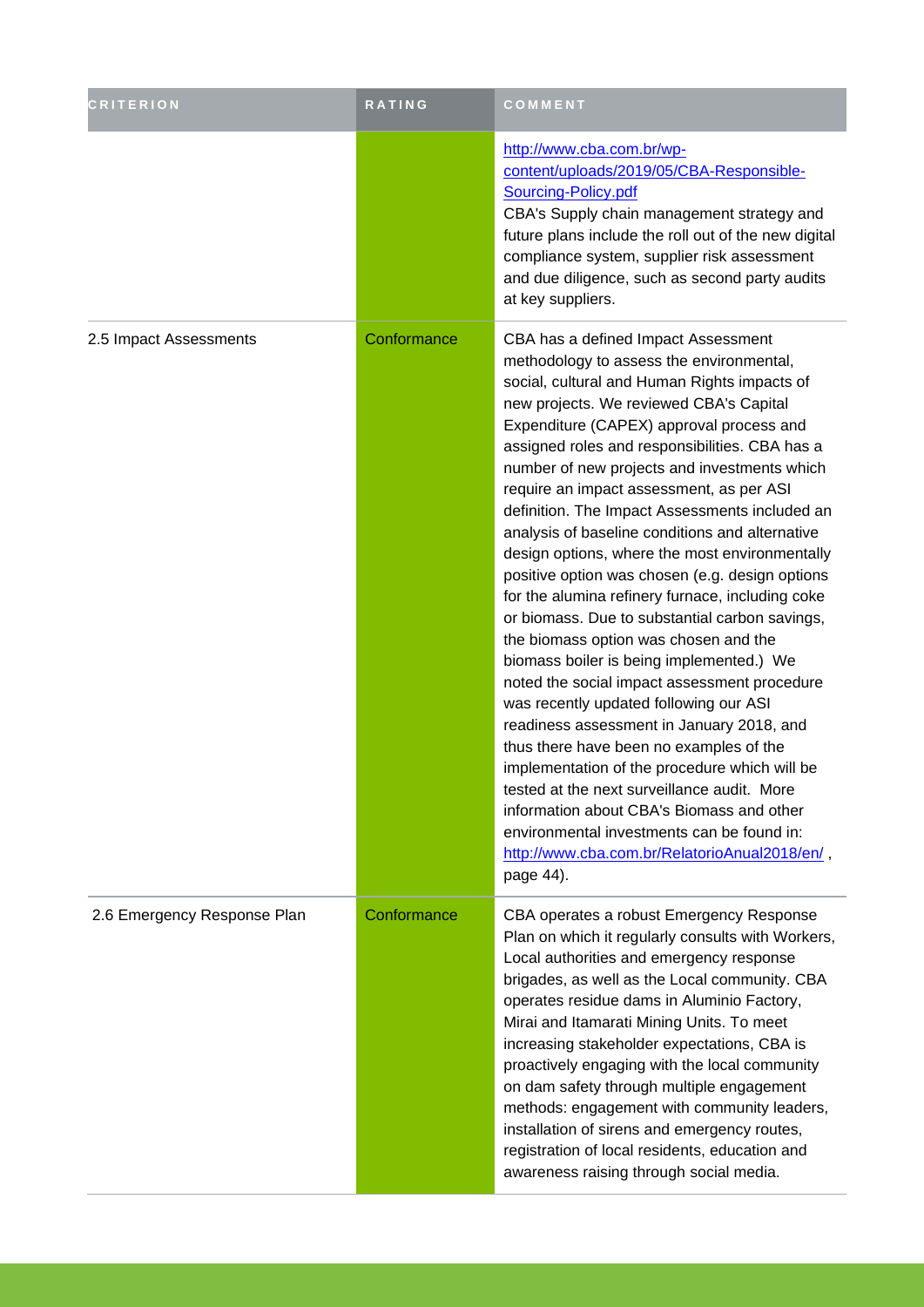| <b>CRITERION</b>                                      | RATING                           | COMMENT                                                                                                                                                                                                                                                                                                                                                                                                                                                                                                                                                                                                                                                                                                                                                                                                                                                          |
|-------------------------------------------------------|----------------------------------|------------------------------------------------------------------------------------------------------------------------------------------------------------------------------------------------------------------------------------------------------------------------------------------------------------------------------------------------------------------------------------------------------------------------------------------------------------------------------------------------------------------------------------------------------------------------------------------------------------------------------------------------------------------------------------------------------------------------------------------------------------------------------------------------------------------------------------------------------------------|
| 2.7 Mergers and Acquisitions                          | Conformance                      | CBA developed an adequate procedure to<br>assess environmental, social and governance<br>issues of mergers and acquisitions. CBA did not<br>acquire or merged with new businesses since it<br>joined ASI, thus the effectiveness of the<br>procedure could not be tested.                                                                                                                                                                                                                                                                                                                                                                                                                                                                                                                                                                                        |
| 2.8 Closure, Decommissioning and<br><b>Divestment</b> | <b>Minor Non-</b><br>Conformance | CBA developed closure, decommissioning and<br>divestment plans for its Aluminio Factory, and<br>Mining Units which were detailed and<br>considered key environmental and social<br>impacts. It also included provisional budget<br>allowances to cover the costs of closure and<br>rehabilitation of the land to its prior state.<br>We noted two Minor Non-conformances related<br>to the supporting documentation.<br>(1) We noted that the Decommissioning plan<br>of Alumínio Unit (SP) Plant, including<br>associated provisional budget allowances<br>were not signed or otherwise formally<br>approved by a CBA senior management<br>representative.<br>(2)<br>We also noted that the Conceptual closure<br>plan of Pocos de Caldas Mining Unit did<br>not include Associated Facilities in its<br>scope, as required by the ASI Performance<br>Standard. |

| PRINCIPLE 3 TRANSPARENCY           |             |                                                                                                                                                                                                                                                                                                                                                                                                                                                                                                                                                                                                                                                  |  |
|------------------------------------|-------------|--------------------------------------------------------------------------------------------------------------------------------------------------------------------------------------------------------------------------------------------------------------------------------------------------------------------------------------------------------------------------------------------------------------------------------------------------------------------------------------------------------------------------------------------------------------------------------------------------------------------------------------------------|--|
| 3.1 Sustainability Reporting       | Conformance | CBA's Annual Report (2018) includes its<br>governance approach to social, environmental<br>and governance issues. The report is third-party<br>assured by PwC, based on ISEA 3000 as well<br>as Brazilian best practice standards. The report<br>is aligned to the GRI guidelines. The report is<br>available via:<br>http://www.cba.com.br/RelatorioAnual2018/en/<br>Following good practice, CBA conducted a<br>materiality assessment, based on IIRC<br>principles with a third-party consultancy,<br>engaging with key external and internal<br>stakeholders. The outcomes of the materiality<br>exercise are included in its Annual Report. |  |
| 3.2 Non-compliance and liabilities | Conformance | CBA publicly discloses information on significant<br>fines for failure to comply with Applicable Law.<br>There were no fines or penalties imposed on the<br>Entity as reported in 2018 sustainability report.<br>The Report is available at:                                                                                                                                                                                                                                                                                                                                                                                                     |  |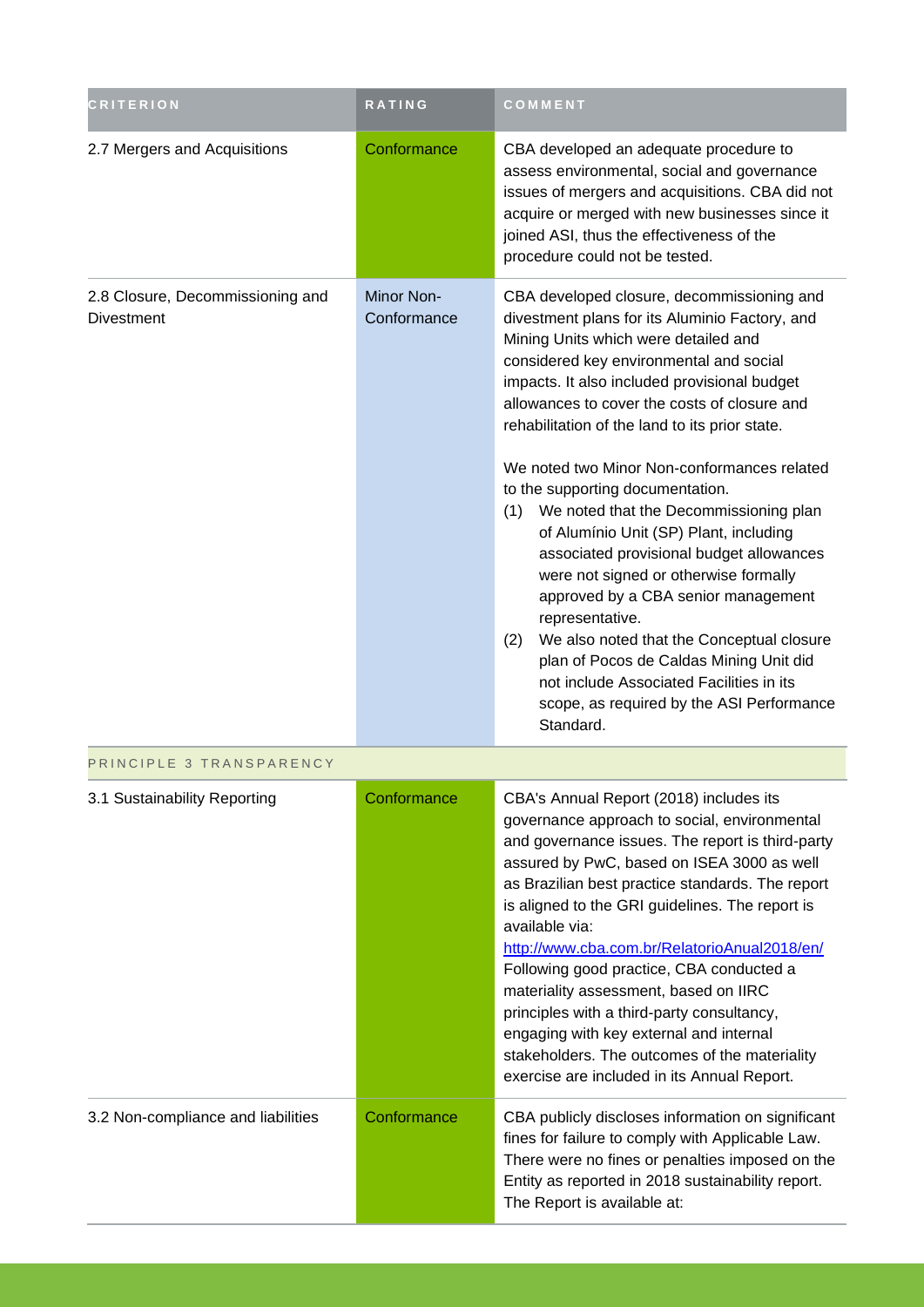| <b>CRITERION</b>                                                          | RATING      | COMMENT                                                                                                                                                                                                                                                                                                                                                                                                                                                                                                                                             |
|---------------------------------------------------------------------------|-------------|-----------------------------------------------------------------------------------------------------------------------------------------------------------------------------------------------------------------------------------------------------------------------------------------------------------------------------------------------------------------------------------------------------------------------------------------------------------------------------------------------------------------------------------------------------|
|                                                                           |             | http://www.cba.com.br/RelatorioAnual2018/en/,<br>page 65.<br>CBA payed a financial penalty from the local<br>government in 2017 due to contamination of the<br>river as a result of the uncontrolled leak in 2014.<br>The incident was disclosed in CBA's 2017<br>Annual Report as per GRI guidelines. The<br>Report is available at:<br>http://cba.com.br/relatorio-de-sustentabilidade-<br>2017/en/pdf/CBA-RelatorioAnual-2017.pdf,<br>page 67.                                                                                                   |
| 3.3a Payments to governments (legal<br>and contractual)                   | Conformance | Third-party, PwC assures the payments to<br>governments made by CBA or on its behalf as<br>part of the annual financial accounting review. In<br>2018 the company paid the government \$3.87<br>million in mining taxes to the Agência Nacional<br>de Mineração (National Mining Agency), the<br>former "Departamento Nacional de Produção<br>Mineral" (National Department of Mineral<br>Production). Further information is available<br>from CBA's Annual Report 2018:<br>http://www.cba.com.br/RelatorioAnual2018/en/C<br>BA_RA18.pdf, page 65. |
| 3.3b Payments to governments<br>(disclosure - bauxite mining)             | Conformance | As per GRI guidelines, payments to<br>governments are disclosed in CBA's Annual<br>Report (referenced in ASI 3.3b on page 65). In<br>2018 the company paid the government \$3.87<br>million in mining taxes to the Agência Nacional<br>de Mineração (National Mining Agency), the<br>former "Departamento Nacional de Produção<br>Mineral" (National Department of Mineral<br>Production). Further information is available<br>from CBA's Annual Report 2018:<br>http://www.cba.com.br/RelatorioAnual2018/en/C<br>BA_RA18.pdf                       |
| 3.4 Stakeholder complaints,<br>grievances and requests for<br>information | Conformance | In-scope Facilities in CBA's ASI Certification<br>scope are certified to ISO 14001:2015<br>Environmental management system, which is<br>recognised as meeting the requirements of the<br>ASI Performance Standard. CBA developed<br>robust procedures for its Mining Units to register<br>stakeholder complaints and established controls<br>to follow up on the resolution of these<br>complaints. Stakeholder grievances are also<br>monitored as part of management reviews.<br>CBA's Complaints Resolution Mechanism is<br>available at:        |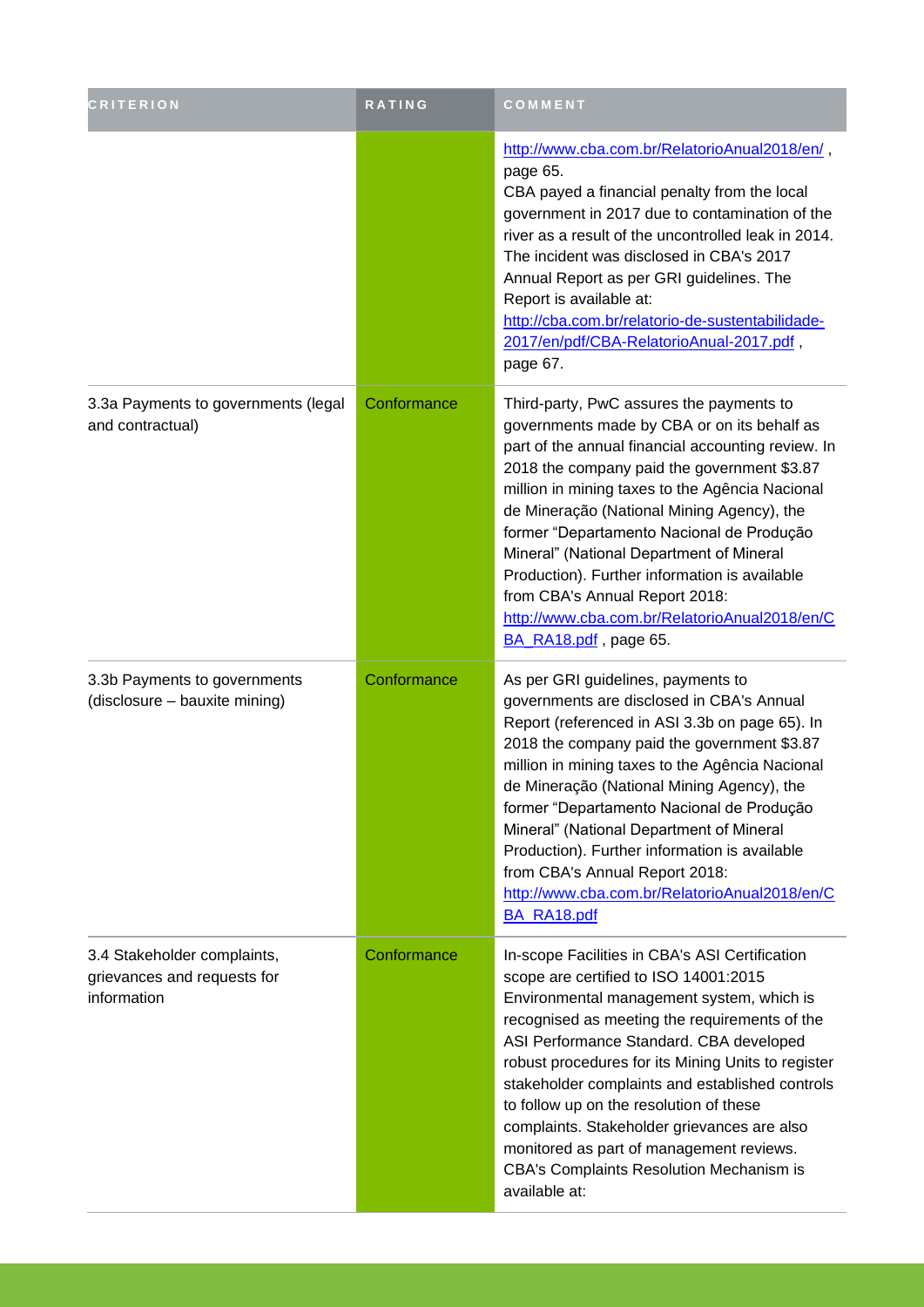| <b>CRITERION</b>                                                   | <b>RATING</b>             | COMMENT                                                                                                                                                                                                                                                                                                                                                                                                                                                                                                        |
|--------------------------------------------------------------------|---------------------------|----------------------------------------------------------------------------------------------------------------------------------------------------------------------------------------------------------------------------------------------------------------------------------------------------------------------------------------------------------------------------------------------------------------------------------------------------------------------------------------------------------------|
|                                                                    |                           | https://secure.ethicspoint.com/domain/media/en/<br>gui/53296/index.html                                                                                                                                                                                                                                                                                                                                                                                                                                        |
| PRINCIPLE 4 MATERIAL STEWARDSHIP                                   |                           |                                                                                                                                                                                                                                                                                                                                                                                                                                                                                                                |
| 4.1a Environmental Life Cycle<br>Assessment (life cycle impacts)   | Conformance               | CBA carried out an Environmental Life Cycle<br>Assessment (LCA) for its major products, such<br>as Casthouse products (caster rolls, plate sheet,<br>ingot and billets) and Downstream products (CC<br>sheets, DC sheets, foils and extruded profiles,<br>anodized profiles) based on a cradle-to-gate<br>LCA approach. The LCA methodology was<br>aligned with ISO 14040:2016 and ISO<br>14044:2016.                                                                                                          |
| 4.1b Environmental Life Cycle<br>Assessment (cradle to gate)       | Conformance               | CBA shares GHG emissions and related data<br>with customers (e.g. fuel consumption, electricity<br>consumption etc.) on a regular basis and it is<br>prepared to share LCA information with<br>customers upon request.                                                                                                                                                                                                                                                                                         |
| 4.1c Environmental Life Cycle<br>Assessment (public communication) | Conformance               | CBA has not yet communicated about its<br>Environmental Life Cycle Assessment in the<br>public domain. LCA information is however<br>available upon request to customers, and this<br>information will include assumptions on system<br>boundaries. As CBA only recently completed its<br>LCA assessment, there were no examples of<br>requests for communication about its LCA<br>assessment to customers, thus the<br>effectiveness of this measure will be tested at<br>the next surveillance audit.        |
| 4.2 Product design                                                 | Minor Non-<br>Conformance | We noted that CBA had processes in place to<br>improve some aspects of the sustainability<br>performance of its Product Design (e.g. yield<br>improvement), however these objectives were<br>not clearly defined and it appeared they did not<br>yet align with the environmental life cycle<br>analysis CBA recently carried out. Training<br>about the CBA's life cycle impacts and<br>sustainability impacts of CBA's products was not<br>yet provided to relevant personnel involved in<br>Product Design. |
| 4.3a Aluminium Process Scrap<br>(targets)                          | Conformance               | CBA operates a robust Aluminium Process<br>Scrap reduction and recycling plan, 100% of the<br>internal scrap is recycled in CBA's furnaces. The<br>site implemented a Continuous Improvement<br>programme with the target to reduce the<br>amounts of scrap generated, aligned to the<br>site's ISO 9001 management system                                                                                                                                                                                     |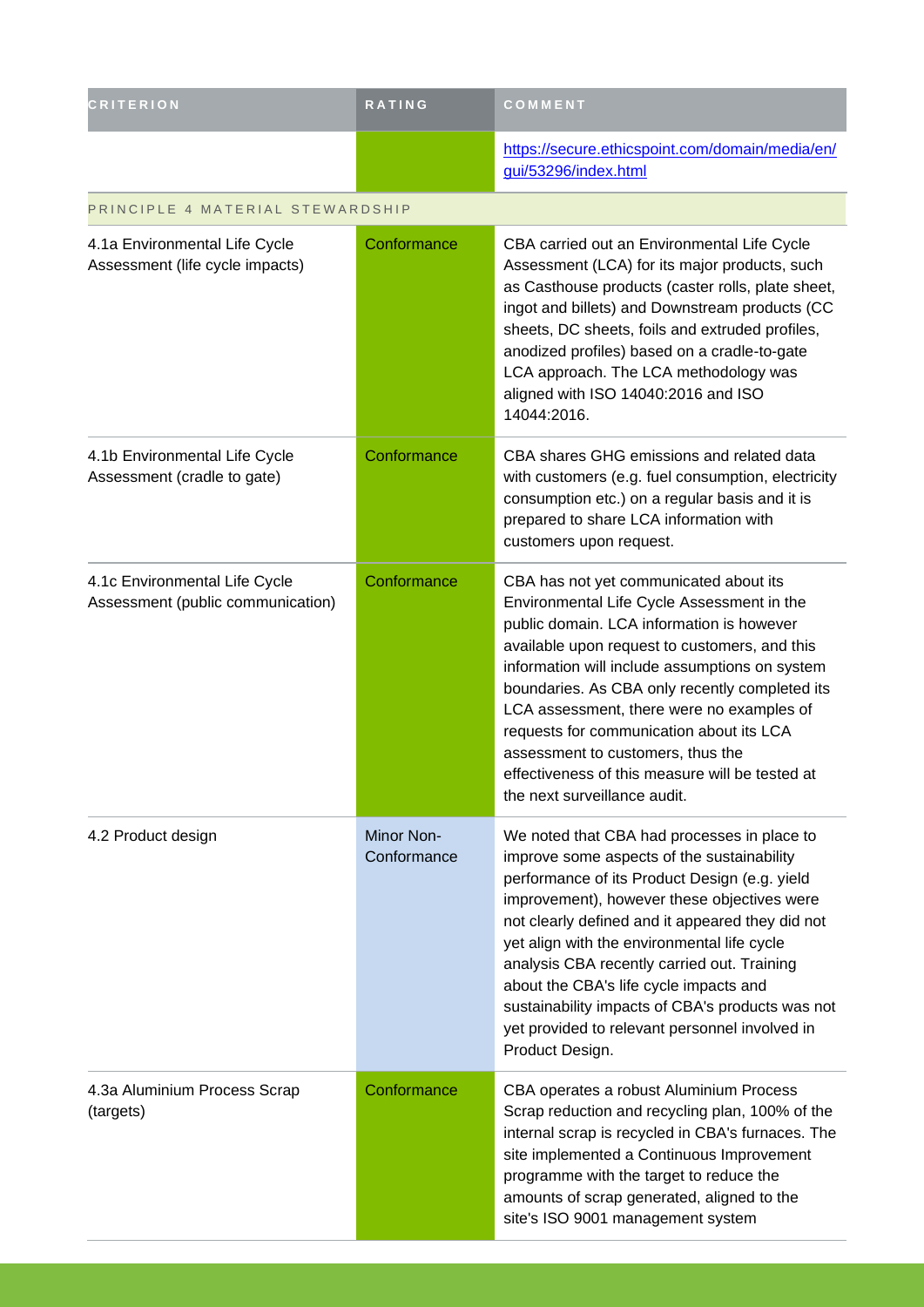| <b>CRITERION</b>                                                         | <b>RATING</b> | COMMENT                                                                                                                                                                                                                                                                                                                                                                                                                                                                                                                                                                                                                                                                                                                                                                                                                 |
|--------------------------------------------------------------------------|---------------|-------------------------------------------------------------------------------------------------------------------------------------------------------------------------------------------------------------------------------------------------------------------------------------------------------------------------------------------------------------------------------------------------------------------------------------------------------------------------------------------------------------------------------------------------------------------------------------------------------------------------------------------------------------------------------------------------------------------------------------------------------------------------------------------------------------------------|
|                                                                          |               | certification. Management reviews were in place<br>to ensure targets are regularly monitored.                                                                                                                                                                                                                                                                                                                                                                                                                                                                                                                                                                                                                                                                                                                           |
| 4.3b Aluminium Process Scrap (alloy<br>separation)                       | Conformance   | CBA operates a robust Aluminium process<br>scrap recycling plan and controls to separate<br>aluminium alloys for recycling internally, aligned<br>with the site's ISO 9001 certificate.                                                                                                                                                                                                                                                                                                                                                                                                                                                                                                                                                                                                                                 |
| 4.4a Collection and recycling of<br>products at end-of-life (strategy)   | Conformance   | CBA established an end-of-life product recycling<br>strategy, with the aim of increasing scrap in its<br>billet production to 50% by 2034. CBA<br>implemented a roadmap and demonstrated<br>investments to support this target, such as the<br>installation of new type of furnace and other<br>internal process improvements.                                                                                                                                                                                                                                                                                                                                                                                                                                                                                          |
| 4.4b Collection and recycling of<br>products at end-of-life (engagement) | Conformance   | CBA actively takes part in ABAI (Brazilian<br>Aluminium Association) meetings. CBA started<br>working with ABAL in 2016. The Association's<br>key aims are to:<br>Increase the recycling of aluminium<br>$\bullet$<br>Formalise tax systems within regions in<br>$\bullet$<br><b>Brazil</b><br>Nurture education and culture - circular<br>$\bullet$<br>economy for aluminium and design for<br>recycling.<br>CBA has representatives on the Board of<br>Directors and in various committees,<br>subcommittees and working groups with the<br>Association.                                                                                                                                                                                                                                                              |
| PRINCIPLE 5 GREENHOUSE GAS EMISSIONS                                     |               |                                                                                                                                                                                                                                                                                                                                                                                                                                                                                                                                                                                                                                                                                                                                                                                                                         |
| 5.1 Disclosure of GHG emissions and<br>energy use                        | Conformance   | CBA accounts for and publicly discloses total<br>greenhouse (GHG) emissions and total energy<br>consumption by source on an annual basis<br>through its Annual Report available via the link<br>below:<br>http://www.cba.com.br/en/cba/sustentabilidade,<br>page 44 and 63.<br>This includes GHG Scope 1 emissions (1,336.6<br>tonnes of CO2e in 2018), GHG Scope 2<br>emissions (17.9 tonnes of CO <sub>2</sub> e in 2018) and<br>GHG Scope 3 emissions (as it relates to the<br>transportation of bauxite) 29.2 tonnes of CO <sub>2e</sub> .<br>CBA applied a calculation methodology aligned<br>to the GHG Protocol and ISO 14064-1:2006 and<br>inventory includes all downstream and upstream<br>processes. Third-party PwC provided<br>independent assurance of CBA's GHG<br>emissions data in 2018. The assurance |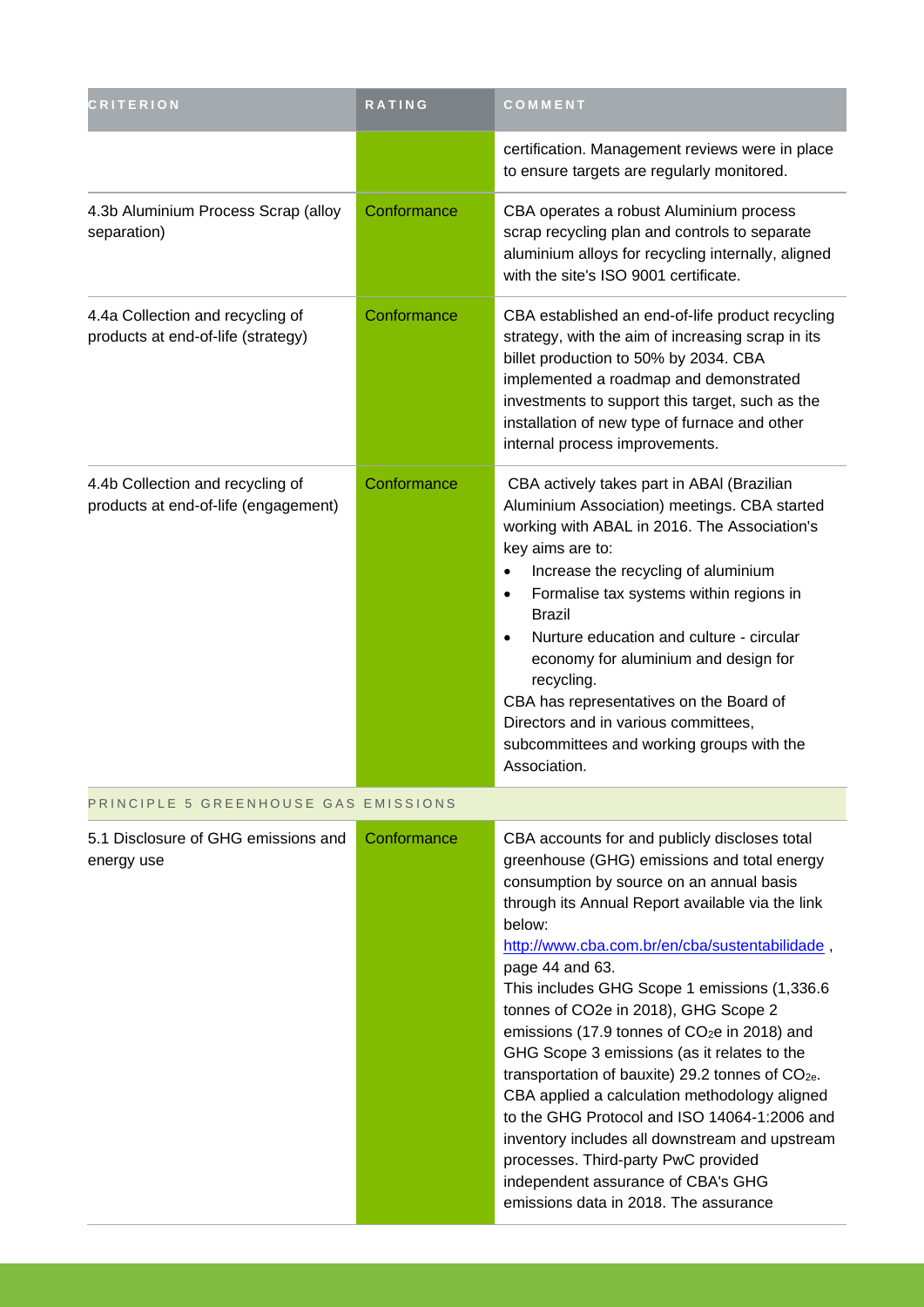| <b>CRITERION</b>                                      | RATING         | COMMENT                                                                                                                                                                                                                                                                                                                                                                                                                                                                                                                                                                                                                                                                                                                                                                                                                                                                                         |
|-------------------------------------------------------|----------------|-------------------------------------------------------------------------------------------------------------------------------------------------------------------------------------------------------------------------------------------------------------------------------------------------------------------------------------------------------------------------------------------------------------------------------------------------------------------------------------------------------------------------------------------------------------------------------------------------------------------------------------------------------------------------------------------------------------------------------------------------------------------------------------------------------------------------------------------------------------------------------------------------|
|                                                       |                | statement is made publicly available through the<br>Brazilian GHG Protocol - Programa Brasileiro<br><b>GHG Protocol.</b>                                                                                                                                                                                                                                                                                                                                                                                                                                                                                                                                                                                                                                                                                                                                                                        |
| 5.2 GHG emissions reductions                          | Conformance    | CBA set a time-bound GHG emissions reduction<br>target (Reducing total GHG emissions by 16%<br>until 2025, baseline year 2017). Further<br>information is disclosed in CBA's Annual Report:<br>http://www.cba.com.br/RelatorioAnual2018/en/C<br>BA RA18.pdf, page 15, 44 and 63.<br>CBA implements a robust GHG emission<br>reduction plan, targeting material sources of<br>GHG emissions. These actions include a<br>biomass-fired Steam Production Unit (SPU),<br>Green Sodeberg project in the potrooms, mobile<br>beneficiation project in mining and other efficient<br>resource use projects. Further environmental<br>investments and projects are disclosed in CBA's<br>Annual Report.                                                                                                                                                                                                 |
| 5.3a Aluminium Smelting<br>(management system)        | Conformance    | CBA implemented a robust management system<br>to limit Direct GHG emissions from the<br>Aluminium Smelting process. CBA started to<br>implement The Green Soderberg project, a<br>technology undergoing tests in CBA's Smelters<br>in Aluminio factory. The automatic feeding of<br>electrolytic pots and the change in the anode<br>paste composition will help reduce air emissions<br>and water used for gas treatment, thus making<br>aluminium far more environmentally competitive.<br>Another noteworthy initiative started last year is<br>the biomass steam boiler project, which will lead<br>to lower greenhouse gas emissions and<br>broaden CBA's energy matrix. We also noted<br>the CBA's electricity generation is coming from<br>low-carbon hydropower source. Further<br>information is available via:<br>http://www.cba.com.br/RelatorioAnual2018/en/C<br><b>BA RA18.pdf</b> |
| 5.3b Aluminium Smelting (up to and<br>including 2020) | Conformance    | Primary aluminium emissions were 2.52 tCO2/t<br>of Aluminium compared to the 8 tCO2/t of<br>Aluminium as required by the ASI Standard.<br>Third-party, PwC provided independent<br>assurance over CBA's GHG emissions data.                                                                                                                                                                                                                                                                                                                                                                                                                                                                                                                                                                                                                                                                     |
| 5.3c Aluminium Smelting (after 2020)                  | Not Applicable | Not applicable. Operations started in 1955.                                                                                                                                                                                                                                                                                                                                                                                                                                                                                                                                                                                                                                                                                                                                                                                                                                                     |
| PRINCIPLE 6 EMISSIONS, EFFLUENTS AND WASTE            |                |                                                                                                                                                                                                                                                                                                                                                                                                                                                                                                                                                                                                                                                                                                                                                                                                                                                                                                 |
| 6.1 Emissions to Air                                  | Conformance    | CBA developed and implemented policies,<br>systems, procedures and processes that                                                                                                                                                                                                                                                                                                                                                                                                                                                                                                                                                                                                                                                                                                                                                                                                               |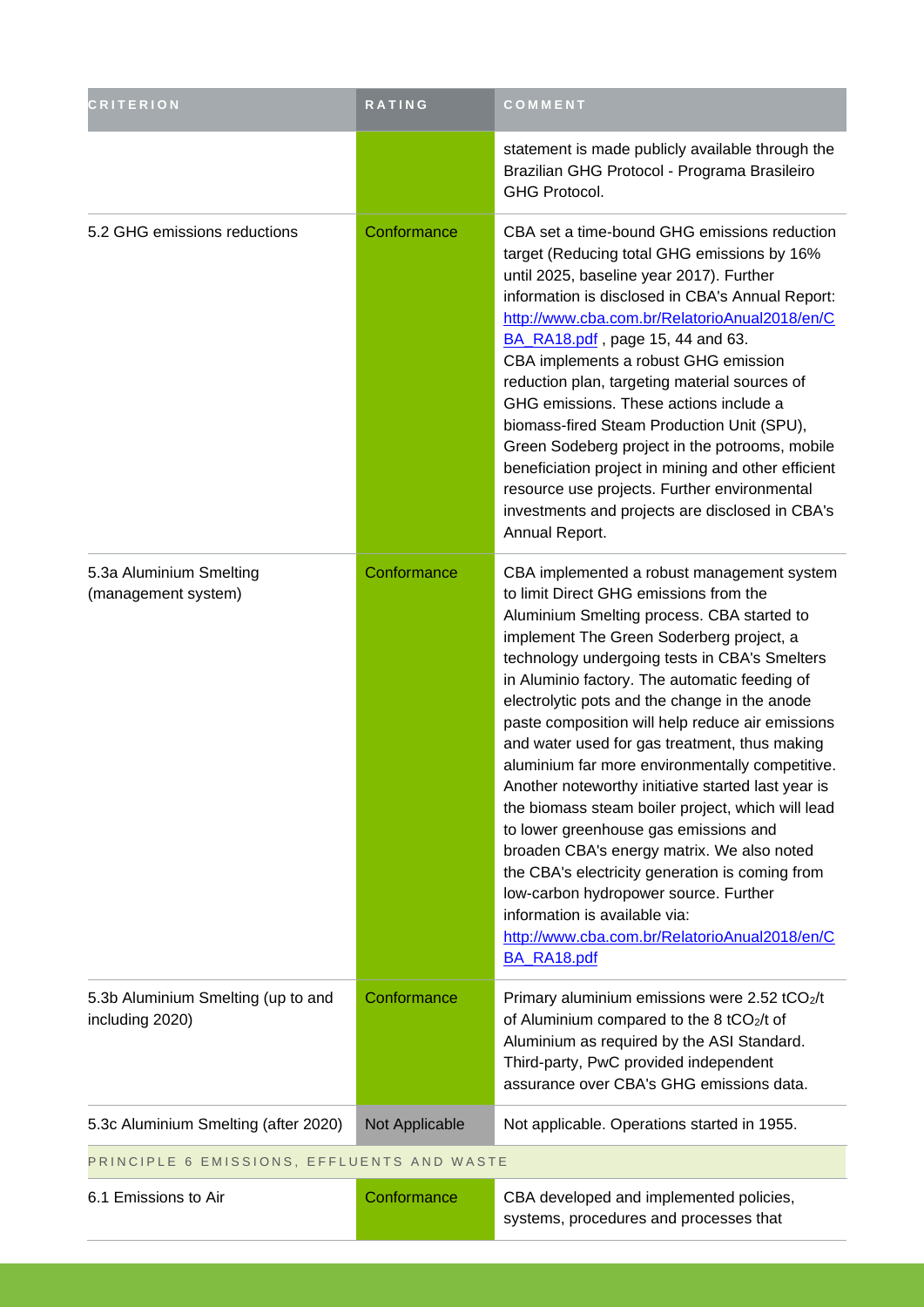| <b>CRITERION</b>                                                     | <b>RATING</b> | COMMENT                                                                                                                                                                                                                                                                                                                                                                                                                                                                                                                                                                                                                                                                                                                                                                                                                                                                                                                                                                                                                         |
|----------------------------------------------------------------------|---------------|---------------------------------------------------------------------------------------------------------------------------------------------------------------------------------------------------------------------------------------------------------------------------------------------------------------------------------------------------------------------------------------------------------------------------------------------------------------------------------------------------------------------------------------------------------------------------------------------------------------------------------------------------------------------------------------------------------------------------------------------------------------------------------------------------------------------------------------------------------------------------------------------------------------------------------------------------------------------------------------------------------------------------------|
|                                                                      |               | conform to ASI Performance Standard's air<br>emissions requirements and are in compliance<br>with the legal permit thresholds on air<br>emissions. Emissions to air are also disclosed in<br><b>CBA's Annual Report:</b><br>http://www.cba.com.br/RelatorioAnual2018/en/C<br>BA_RA18.pdf., page 44.<br>Emissions to air are monitored through CBA's<br>ISO 14001 certified Environmental Management<br>System. Plans to reduce emissions to air, such<br>as fluoride and sulphur and nitrogen oxides, are<br>in place. CBA maintains effective controls and<br>practices performance improvements, to ensure<br>that these emissions are within the established<br>legal limits or below where possible. There was<br>significant reduction in CBA's nitrogen, sulphur<br>and particulate matter emissions due to the<br>temporary suspension of Nickel Business.<br>Furthermore, CBA is implementing the Green<br>Soderberg project in its smelting processes,<br>which will bring significant reductions to air<br>emissions. |
| 6.2 Discharges to Water                                              | Conformance   | CBA has developed and implemented policies,<br>systems, procedures and processes that<br>conform to ASI Performance Standard's<br>discharges to water requirements. CBA obtained<br>ISO 14001 certificate and is compliant with legal<br>requirements on water discharges. Industrial<br>water discharge treatment facility is operated<br>onsite. There were no adverse impacts identified<br>from water discharges that would require<br>mitigation measures. Nonetheless, CBA<br>regularly monitors the water quality of rivers and<br>aquatic environments in its Area of Influence.                                                                                                                                                                                                                                                                                                                                                                                                                                        |
| 6.3a Assessment and Management<br>of Spills and Leakage (assessment) | Conformance   | CBA has developed, implemented and<br>maintained systems, procedures and processes<br>that conform to ASI Performance Standard's<br>assessment and management of spills and<br>leakage requirements. Controls were reviewed<br>to prevent contamination of air, soil and water<br>due to major spills and leakages. There is<br>regular internal audit regarding this subject area.<br>Assessment of spills and leakages is also<br>governed by CBA's ISO 14001 certified<br>Environmental management system. No<br>significant leaks occurred in 2018. Please see:<br>http://www.cba.com.br/RelatorioAnual2018/en/C<br><b>BA RA18.pdf</b>                                                                                                                                                                                                                                                                                                                                                                                      |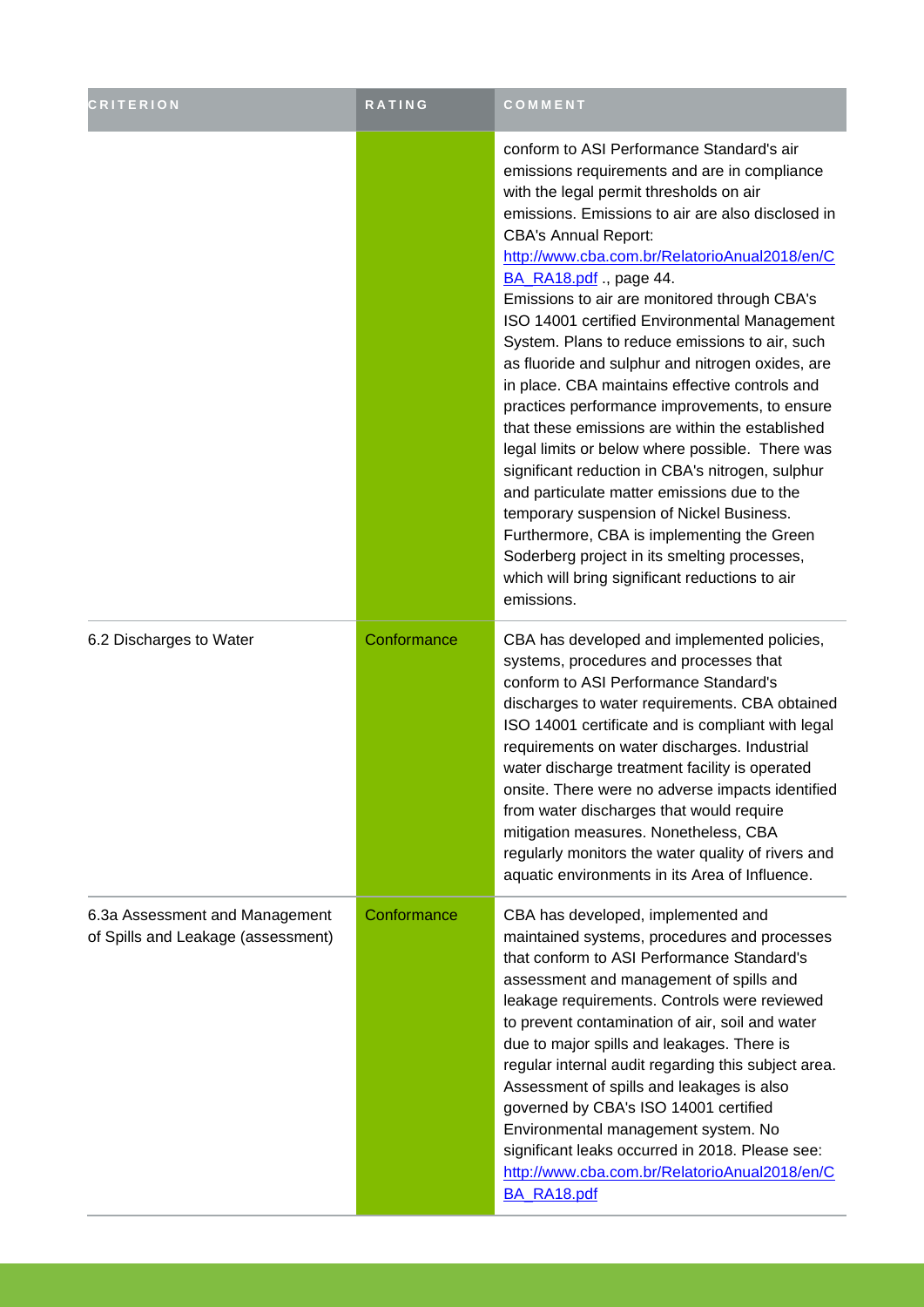| <b>CRITERION</b>                                                     | RATING      | COMMENT                                                                                                                                                                                                                                                                                                                                                                                                                                                                                                                                                                                                                                                                                                                                                 |
|----------------------------------------------------------------------|-------------|---------------------------------------------------------------------------------------------------------------------------------------------------------------------------------------------------------------------------------------------------------------------------------------------------------------------------------------------------------------------------------------------------------------------------------------------------------------------------------------------------------------------------------------------------------------------------------------------------------------------------------------------------------------------------------------------------------------------------------------------------------|
| 6.3b Assessment and Management<br>of Spills and Leakage (management) | Conformance | CBA developed and implemented policies,<br>systems, procedures and processes that<br>conform to ASI Performance Standard's<br>assessment and management of spills and<br>leakage requirements. The Entity's controls and<br>external communication plan are detailed in its<br>emergency response plan and are regularly<br>reviewed.                                                                                                                                                                                                                                                                                                                                                                                                                   |
| 6.4a Reporting of Spills (immediate<br>disclosure)                   | Conformance | CBA implemented a robust process to inform<br>relevant authorities and stakeholders of Major<br>Spills and Leakages. The 2018 Annual<br>Sustainability Report references on page 64<br>item 306-3 that there was no significant leakage<br>in 2018.                                                                                                                                                                                                                                                                                                                                                                                                                                                                                                     |
| 6.4b Reporting of Spills (regular<br>reporting)                      | Conformance | CBA implemented a robust process to inform<br>relevant authorities and stakeholders of Major<br>Spills and Leakages. The 2018 Annual<br>Sustainability Report references on page 64<br>item 306-3 that there was no significant leakage<br>in 2018.                                                                                                                                                                                                                                                                                                                                                                                                                                                                                                     |
| 6.5a Waste management and<br>reporting (strategy)                    | Conformance | CBA developed and implemented policies,<br>systems, procedures and processes that<br>conform to ASI Performance Standard's waste<br>management and reporting requirements. CBA<br>established a 35% waste reduction target. More<br>information in CBA's Annual Report:<br>http://www.cba.com.br/RelatorioAnual2018/en/C<br>BA RA18.pdf, page 42 and 64.                                                                                                                                                                                                                                                                                                                                                                                                |
| 6.5b Waste management and<br>reporting (disclosure)                  | Conformance | Please see 306-2 in CBA's Annual Report 2018:<br>http://www.cba.com.br/RelatorioAnual2018/en/C<br>BA_RA18.pdf                                                                                                                                                                                                                                                                                                                                                                                                                                                                                                                                                                                                                                           |
| 6.6a Bauxite Residue (storage<br>construction)                       | Conformance | CBA demonstrated robust controls over its<br>Bauxite Residue Areas. There are 3 bauxite<br>analyte dams in Aluminio Factory, Mirai and<br>Itamarati de Minas Mining Units. Palmital Dam<br>with current volume of 20 million m3 Class II A<br>(non-inert). The dam receives waste from the<br>Alumina Refinery located at the Aluminio<br>Factory. Mirai dam with current maturity volume<br>of 18 million m3 Class II B (inert). Itamarati de<br>Minas Mining Unit Dam with a current volume of<br>11 million m3 of Class II B (inert) rejection. At<br>the Poços de Caldas Mining Unit, the bauxite is<br>only crushed and sieved and then transported to<br>the Aluminio Factory, therefore there is no<br>Bauxite Residue Area operating there. CBA |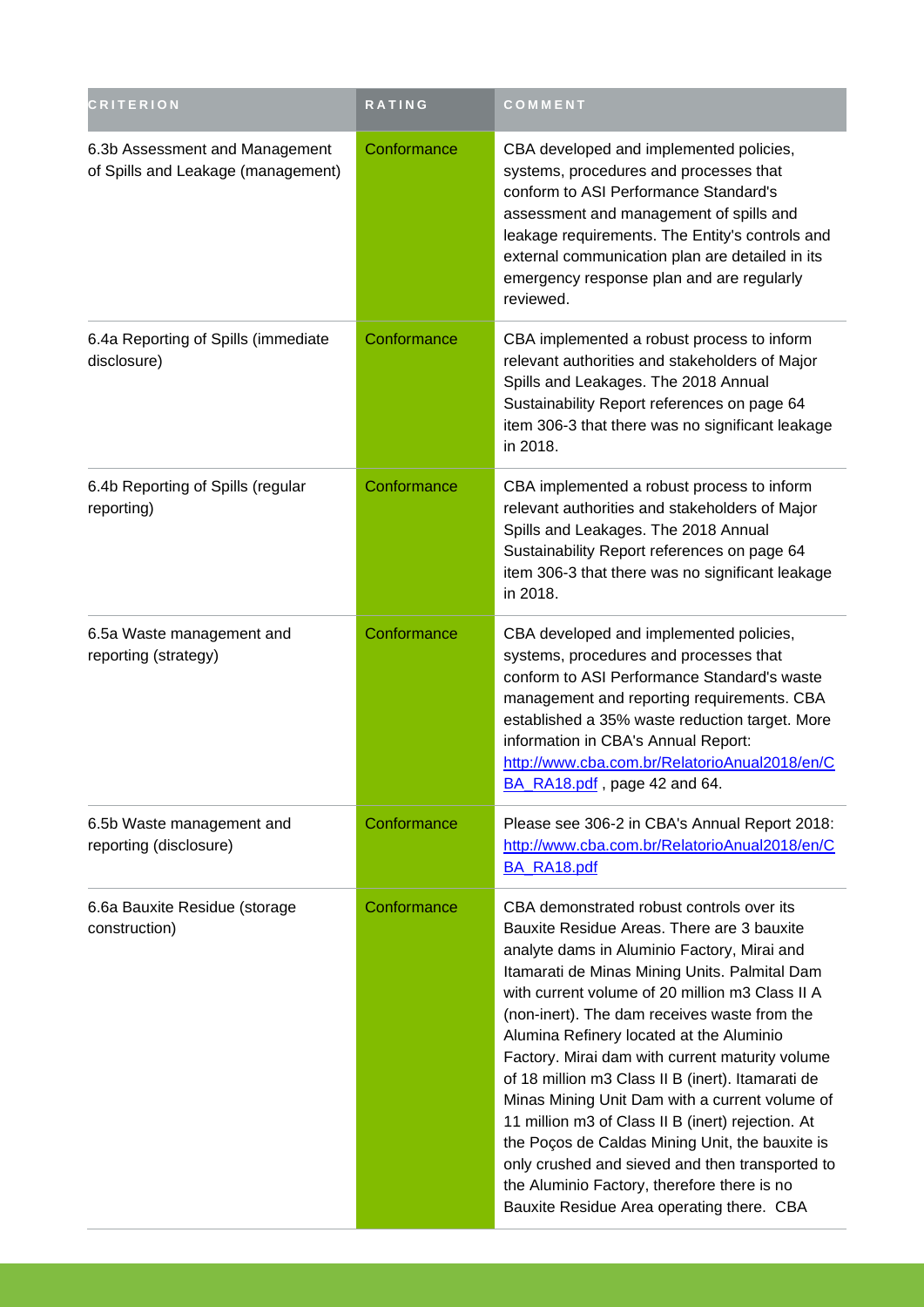| <b>CRITERION</b>                                          | <b>RATING</b> | COMMENT                                                                                                                                                                                                                                                                                                                                                                                                                                                                                                                                                                                                                                                                                                                                                                                                                                                                                                                                                |
|-----------------------------------------------------------|---------------|--------------------------------------------------------------------------------------------------------------------------------------------------------------------------------------------------------------------------------------------------------------------------------------------------------------------------------------------------------------------------------------------------------------------------------------------------------------------------------------------------------------------------------------------------------------------------------------------------------------------------------------------------------------------------------------------------------------------------------------------------------------------------------------------------------------------------------------------------------------------------------------------------------------------------------------------------------|
|                                                           |               | used the SIGBAR software to monitor the 3<br>dams (Aluminio Factory, Mirai and Itamarati de<br>Minas Mining Units. There are regular visual<br>inspections on the dams, as well as inspections<br>carried out by external parties to ensure dam<br>safety. CBA implemented a pilot utilising dry<br>stacking technology to deposit materials at the<br>Palmital Dam. This project aims to increase the<br>lifetime of the waste disposal system, ensuring<br>continuity of operations. At the current pace of<br>operations, the operating life of the dam would<br>expire in 2023. To extend the operating life of<br>the dam, CBA will change the form of waste<br>disposal, from wet disposal (with low<br>concentration of solids) to dry disposal (with<br>75% concentration of solids), using filter<br>presses. More information can be found in<br><b>CBA's Annual Report:</b><br>http://www.cba.com.br/RelatorioAnual2018/en/C<br>BA RA18.pdf |
| 6.6b Bauxite Residue (integrity<br>checks and controls)   | Conformance   | Regular third party inspections are carried out at<br>bauxite residue storage sites as per SIGBAR<br>methodology. There are also daily visual<br>inspections at the dam. The local community is<br>engaged on dam safety and receives<br>information on dam safety measures and<br>inspections from CBA.                                                                                                                                                                                                                                                                                                                                                                                                                                                                                                                                                                                                                                               |
| 6.6c Bauxite Residue (water<br>discharge)                 | Conformance   | CBA operates water treatment stations at the<br>Bauxite Residue dams, where the water is<br>treated and neutralized according to local<br>environmental legislation. In the Aluminio<br>factory, there is no external discharge of water<br>from the dam, all water is reused internally. At<br>the Mining Units, CBA treats the water as per its<br>environmental license prior to discharge to<br>municipal wastewater system.                                                                                                                                                                                                                                                                                                                                                                                                                                                                                                                       |
| 6.6d Bauxite Residue (marine and<br>aquatic environments) | Conformance   | No discharges to marine and aquatic<br>environments from Bauxite Residue Areas at the<br>In-Scope Facilities.                                                                                                                                                                                                                                                                                                                                                                                                                                                                                                                                                                                                                                                                                                                                                                                                                                          |
| 6.6e Bauxite Residue (start of the art<br>technologies)   | Conformance   | CBA implemented trials for state-of-the-art<br>technology, such as filter press in Aluminio<br>factory. The project will optimize the reservoir's<br>operating life cycle, and allow the caustic soda<br>residue to be recovered and then reused in the<br>bauxite refining process. Please see CBA's<br>Annual Report:                                                                                                                                                                                                                                                                                                                                                                                                                                                                                                                                                                                                                                |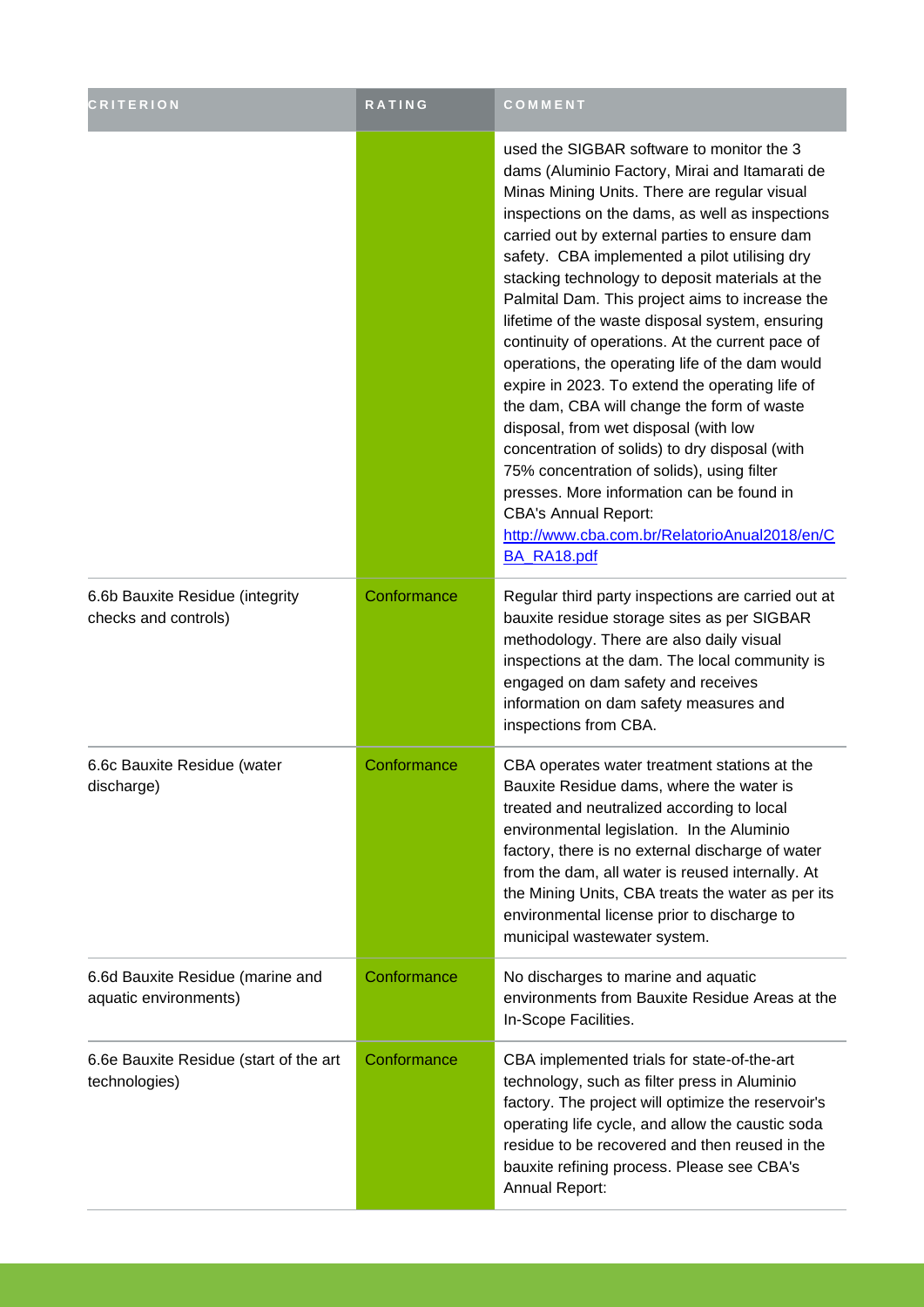| <b>CRITERION</b>                                        | RATING      | COMMENT                                                                                                                                                                                                                                                                                                                                                                                                                                                                                                                                                                                                                                                                                                                                                                                                                                                                                                                                                                                                                                                                        |
|---------------------------------------------------------|-------------|--------------------------------------------------------------------------------------------------------------------------------------------------------------------------------------------------------------------------------------------------------------------------------------------------------------------------------------------------------------------------------------------------------------------------------------------------------------------------------------------------------------------------------------------------------------------------------------------------------------------------------------------------------------------------------------------------------------------------------------------------------------------------------------------------------------------------------------------------------------------------------------------------------------------------------------------------------------------------------------------------------------------------------------------------------------------------------|
|                                                         |             | http://www.cba.com.br/RelatorioAnual2018/en/C<br>BA_RA18.pdf, page 47.                                                                                                                                                                                                                                                                                                                                                                                                                                                                                                                                                                                                                                                                                                                                                                                                                                                                                                                                                                                                         |
| 6.6f Bauxite Residue (remediation)                      | Conformance | In 2001 at the Pocos de Caldas Mining Unit,<br>CBA stopped the bauxite washing process and<br>rehabilitated the dam area by replanting the<br>local vegetation. The Auditors visually inspected<br>the rehabilitated area during the audit.                                                                                                                                                                                                                                                                                                                                                                                                                                                                                                                                                                                                                                                                                                                                                                                                                                    |
| 6.7a Spent Pot Lining (SPL) (storage<br>and management) | Conformance | CBA developed and implemented policies,<br>systems, procedures and processes that<br>conform to these Spent Pot Lining (SPL)<br>requirements. SPL inventory is maintained and<br>complies with the Entity's permit. For more than<br>15 years Spent Pot Lining (SPL) material has<br>been stored inside the CBA Aluminio Factory,<br>with no disposal to external landfill. From 2007,<br>CBA began to send the disposal of Spent Pot<br>Lining (SPL) waste to the cement companies of<br>the Votorantim Group, and started projects to<br>dismantle and treat the SPL internal landfill.<br>Today, no SPL is sent to the internal landfill and<br>all hazardous waste is sent to third parties for<br>adequate treatment. CBA is currently recovering<br>the area where SPL was stored within the<br>parameters of the Aluminio site.                                                                                                                                                                                                                                         |
| 6.7b Spent Pot Lining (SPL)<br>(recovery and recycling) | Conformance | CBA implemented projects to optimise<br>processes for the recovery and recycling of<br>carbon and refractory materials. It was<br>evidenced that CBA is investing and has already<br>started the Green Soderberg Project which will<br>eradicate have black mud, from the dry<br>scrubber. The project delivers a number of<br>environmental benefits, such as less<br>consumption of raw materials (paste and<br>fluoride blended with aluminium oxide),<br>reduction of CO <sub>2</sub> emissions and achieve further<br>efficiency gains. We evidenced the Green<br>Soderberg pilot during the audit in one of the<br>oven rooms, where CBA separated the waste<br>from the carbon block (sold to Steel), Spent Pot<br>Lining (SPL) and the recovered bath. A sieve<br>will be installed, along with a conveyor belt and<br>dedusting system. Tactical Environmental Risk<br>and Opportunity Management identified the<br>Spent Pot Lining (SPL) transport and disposal<br>risk and the Opportunity to use Spent Pot Lining<br>(SPL) waste as a flux in the steel industry. |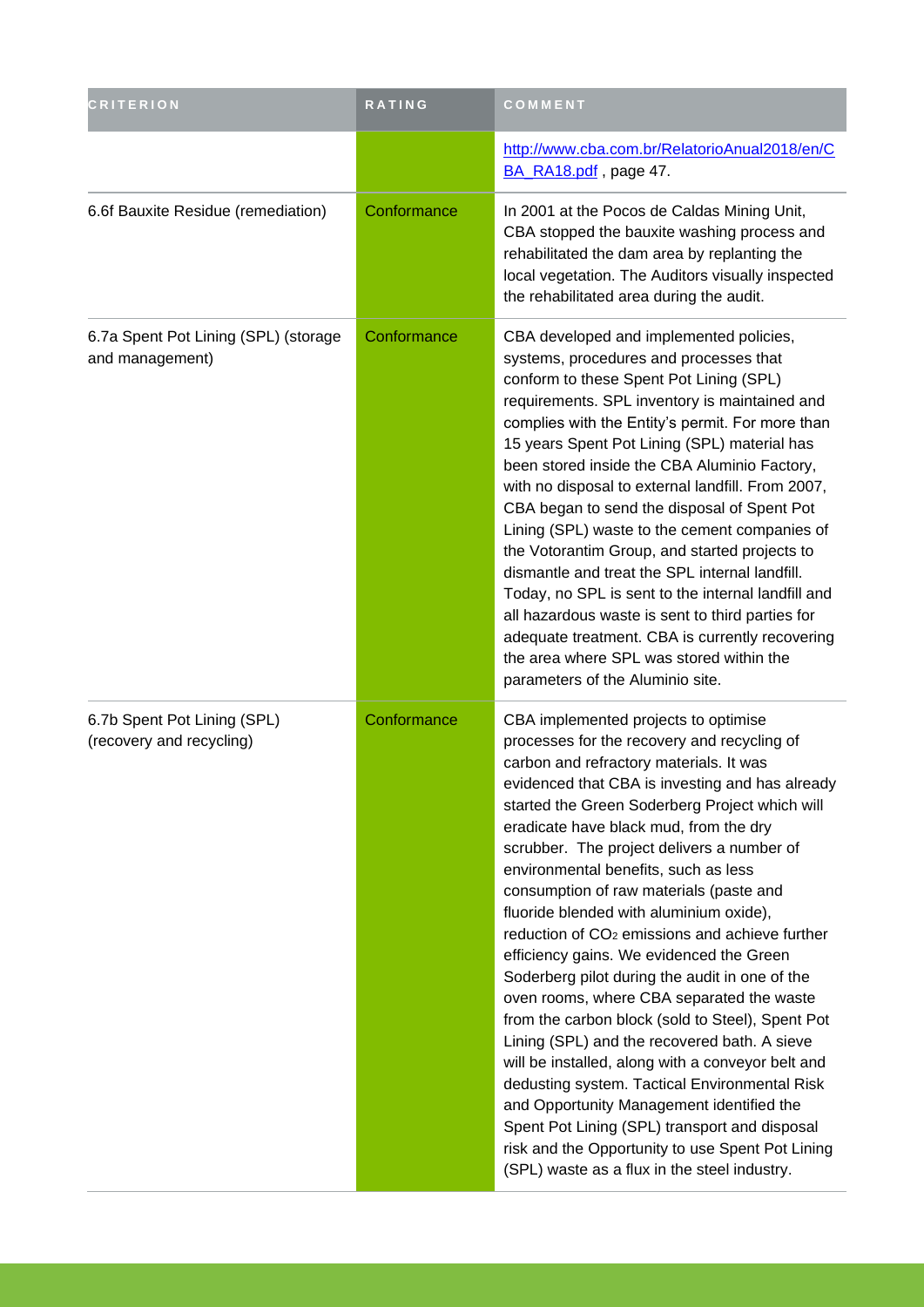| <b>CRITERION</b>                                                 | RATING      | COMMENT                                                                                                                                                                                                                                                                                                                                                          |
|------------------------------------------------------------------|-------------|------------------------------------------------------------------------------------------------------------------------------------------------------------------------------------------------------------------------------------------------------------------------------------------------------------------------------------------------------------------|
| 6.7c Spent Pot Lining (SPL)<br>(Untreated SPL)                   | Conformance | CBA has stopped the landfill Untreated SPL in<br>2019. This was an internal landfill within the<br>parameters of the Aluminio site. The recovery of<br>the area is in progress.                                                                                                                                                                                  |
| 6.7d Spent Pot Lining (SPL) (review<br>of alternatives)          | Conformance | CBA reviews alternative options to landfilling of<br>treated SPL and/or stockpiling of SPL on an<br>ongoing basis. See 6.7a.                                                                                                                                                                                                                                     |
| 6.7e Spent Pot Lining (SPL) (marine<br>and aquatic environments) | Conformance | There is no discharge of SPL to marine and<br>aquatic environments.                                                                                                                                                                                                                                                                                              |
| 6.8a Dross (recovery)                                            | Conformance | CBA has developed and implemented policies,<br>systems, procedures and processes that<br>conform to these dross requirements. Dross<br>generated onsite is processed to maximise<br>aluminium recovery. All dross generated is<br>processed by specialised external companies,<br>licenses and associated compliance documents<br>were reviewed by the Auditors. |
| 6.8b Dross (recycling)                                           | Conformance | Foundry slag waste is currently destined for<br>LATASA, OMEGA, METALUR and ALMEIDA.<br>Associated disposal methods were indicated<br>and sent to third-parties for recycling. CBA<br>maximises the recycling of treated dross residue<br>through third parties.                                                                                                  |
| 6.8c Dross (review of alternatives)                              | Conformance | CBA demonstrated through licensing<br>agreements with third parties that no dross is<br>sent to landfill.                                                                                                                                                                                                                                                        |
| PRINCIPLE 7 WATER STEWARDSHIP                                    |             |                                                                                                                                                                                                                                                                                                                                                                  |
| 7.1a Water assessment (mapping)                                  | Conformance | CBA identified and mapped its water withdrawal<br>and use by source and type. The site has<br>undertaken a water balance analysis and<br>identified major sources of water input. Further<br>information is found in its Annual Report:<br>http://www.cba.com.br/RelatorioAnual2018/en/C<br>BA_RA18.pdf , page 63.                                               |
| 7.1b Water assessment (risk<br>assessment)                       | Conformance | CBA completed a water risk assessment and<br>regularly monitors water balance, as required by<br>its environmental license. The water risk<br>assessment included water-related risks in<br>watershed and catchment areas in the Entity's<br>Area of Influence.                                                                                                  |
| 7.2a Water management<br>(management plans)                      | Conformance | CBA demonstrated robust controls of water<br>management and water balance monitoring.<br>CBA has set a target to reduce its freshwater                                                                                                                                                                                                                           |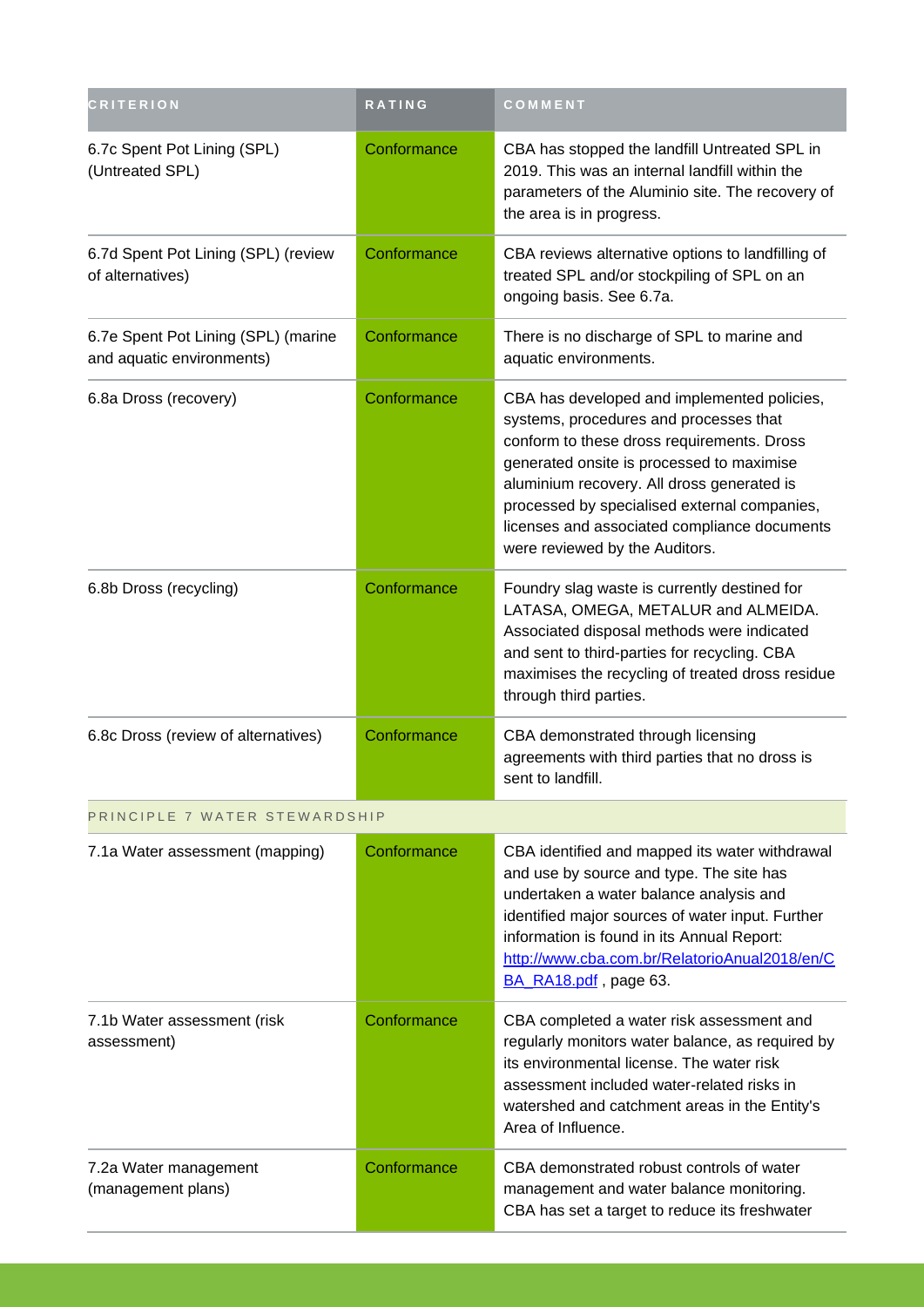| <b>CRITERION</b>                           | RATING      | COMMENT                                                                                                                                                                                                                                                                                                                                                                                                                                                                                                                                                                                                                                                                                                                                                                                                                                                                                                                                                                                                                                                                                                                                                                                                                                                                                                                                                                                                                                             |
|--------------------------------------------|-------------|-----------------------------------------------------------------------------------------------------------------------------------------------------------------------------------------------------------------------------------------------------------------------------------------------------------------------------------------------------------------------------------------------------------------------------------------------------------------------------------------------------------------------------------------------------------------------------------------------------------------------------------------------------------------------------------------------------------------------------------------------------------------------------------------------------------------------------------------------------------------------------------------------------------------------------------------------------------------------------------------------------------------------------------------------------------------------------------------------------------------------------------------------------------------------------------------------------------------------------------------------------------------------------------------------------------------------------------------------------------------------------------------------------------------------------------------------------|
|                                            |             | consumption by 22% until 2025. Further<br>information on CBA's water consumption can be<br>found via its Annual Report:<br>http://www.cba.com.br/AnnualReport2018/en,<br>page 63.                                                                                                                                                                                                                                                                                                                                                                                                                                                                                                                                                                                                                                                                                                                                                                                                                                                                                                                                                                                                                                                                                                                                                                                                                                                                   |
| 7.2b Water management (monitoring)         | Conformance | CBA regularly monitors the implementation of<br>the water management plan and reports water<br>consumption and water efficiency metrics<br>publicly:<br>http://www.cba.com.br/RelatorioAnual2018/en/C<br>BA_RA18.pdf, page 63.                                                                                                                                                                                                                                                                                                                                                                                                                                                                                                                                                                                                                                                                                                                                                                                                                                                                                                                                                                                                                                                                                                                                                                                                                      |
| 7.3 Disclosure of water usage and<br>risks | Conformance | CBA discloses water usage and risks via its<br>Annual Report:<br>http://www.cba.com.br/RelatorioAnual2018/en/C<br>BA_RA18.pdf , page 63. 201-2.                                                                                                                                                                                                                                                                                                                                                                                                                                                                                                                                                                                                                                                                                                                                                                                                                                                                                                                                                                                                                                                                                                                                                                                                                                                                                                     |
| PRINCIPLE 8 BIODIVERSITY                   |             |                                                                                                                                                                                                                                                                                                                                                                                                                                                                                                                                                                                                                                                                                                                                                                                                                                                                                                                                                                                                                                                                                                                                                                                                                                                                                                                                                                                                                                                     |
| 8.1 Biodiversity assessment                | Conformance | CBA carried out a biodiversity risk assessment<br>at all In-Scope Facilities. In the Aluminio<br>Factory, the risk assessment included the site's<br>Area of Influence (e.g. green belt surrounding<br>the factory). The classification of protected<br>areas was informed by SNUC, Sistema Nacional<br>de Unidades de Conservação A biodiversity<br>baseline assessment was carried out in June<br>2013, and a new study is planned to verify the<br>results under different weather conditions.<br>Vulnerable groups of Species have been<br>identified. The site consulted the Ibama<br>(Brazilian Institute of Environment and Natural<br>Resources) endangered species list. No<br>adverse impacts were identified in regards to<br>noise, effluents and there are no direct<br>discharges to aquatic environments. The air<br>emission dispersion study shows some potential<br>adverse impacts; therefore, a biodiversity<br>monitoring plan was implemented. CBA<br>implemented biodiversity risk assessment in its<br>mining operations as well as part of the licensing<br>process. In Poços de Caldas, there is no<br>alteration of native forest, the Entity carries out<br>preliminary study of the areas that will be mined,<br>where it has eucalyptus plantation and cattle<br>pasture mainly. In Mirai and Itamarati Mining<br>Units, biodiversity risk assessments are carried<br>out as part of the mining licensing operations. |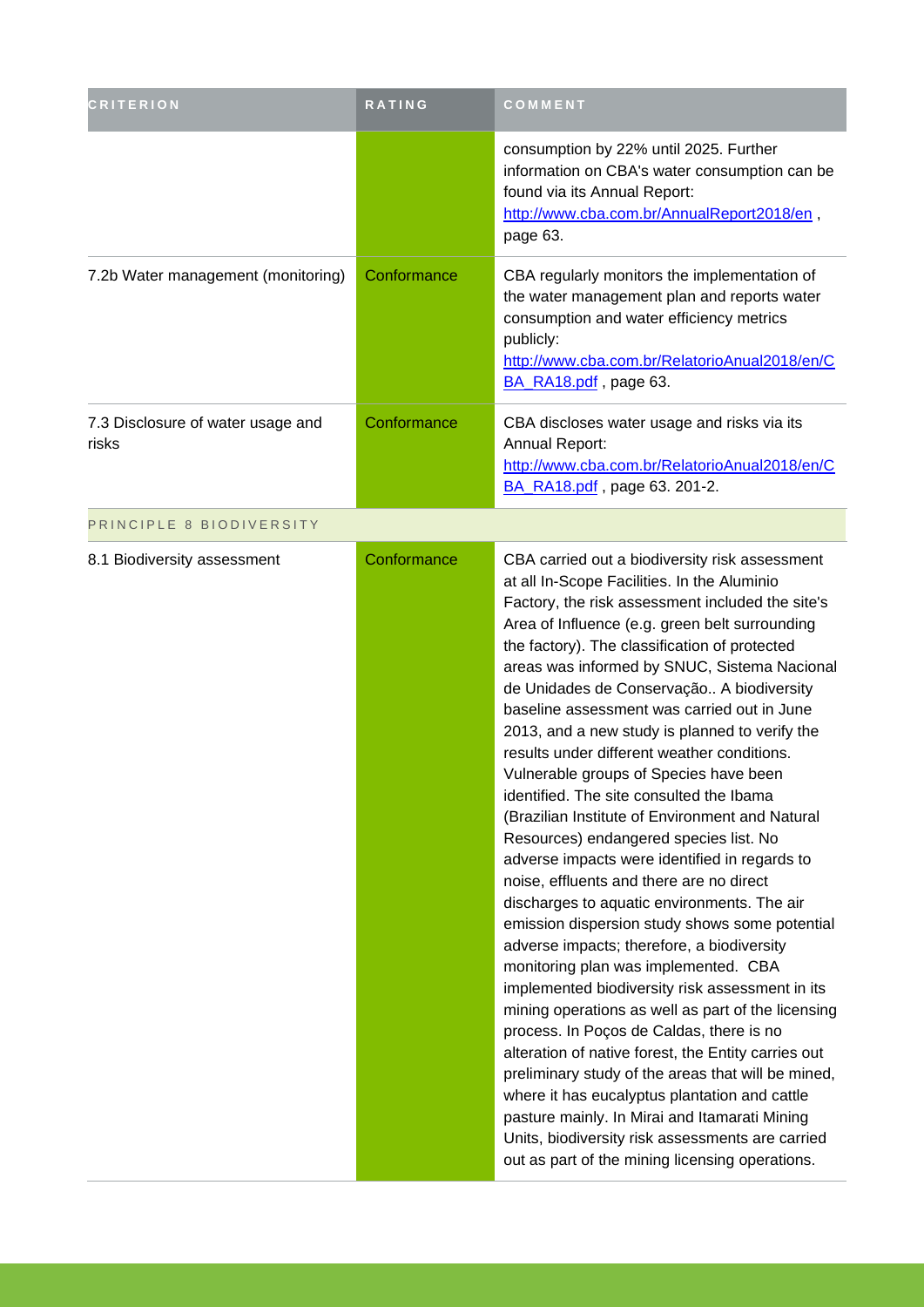| <b>CRITERION</b>                                                                          | RATING      | COMMENT                                                                                                                                                                                                                                                                                                                                                                                                                                                                                                                                                                                                                                                                                                                                                                                                                                                                                                                                                                                                                              |
|-------------------------------------------------------------------------------------------|-------------|--------------------------------------------------------------------------------------------------------------------------------------------------------------------------------------------------------------------------------------------------------------------------------------------------------------------------------------------------------------------------------------------------------------------------------------------------------------------------------------------------------------------------------------------------------------------------------------------------------------------------------------------------------------------------------------------------------------------------------------------------------------------------------------------------------------------------------------------------------------------------------------------------------------------------------------------------------------------------------------------------------------------------------------|
| 8.2a Biodiversity management<br>(biodiversity action plans)                               | Conformance | CBA implemented a robust Biodiversity Action<br>Plan, addressing key aspects identified in its<br>biodiversity risk assessment. At the Factory, it<br>includes regular biodiversity monitoring. CBA's<br>main impact on biodiversity is in a mining<br>context on which it reports via its Annual Report:<br>http://www.cba.com.br/RelatorioAnual2018/en/C<br>BA_RA18.pdf, page 35 - 36.<br>After the bauxite extraction is complete, the<br>mined areas undergo environmental<br>rehabilitation, process that lasts around four<br>years, and creates optimal soil conditions, with<br>restoration of the native vegetation and/or the<br>replanting of agricultural and livestock activities.<br>The quality of this rehabilitation is certified by<br>studies and scientific research carried out<br>through a partnership with the Federal<br>University of Viçosa (UFV). The collaboration<br>with the University also address natural forest<br>rehabilitation, eucalyptus, coffee crops, native<br>species, and pasture area. |
| 8.2b Biodiversity management<br>(consultation and mitigation<br>hierarchy)                | Conformance | In a mining context, CBA is working closely with<br>scientific partners, such as the University of<br>Viçosa (UFV) to restore natural areas, and<br>increase yields for crops, such as coffee and<br>eucalyptus in collaboration with the farmers. As<br>part of its Integrated Policy, CBA communicates<br>with farmers on the land rehabilitation and soil<br>quality outcomes. This was evidenced in our<br>independent interviews with farmers.                                                                                                                                                                                                                                                                                                                                                                                                                                                                                                                                                                                  |
| 8.2c Biodiversity management<br>(reporting)                                               | Conformance | CBA reports on Biodiversity Outcomes via its<br>Annual Report:<br>http://www.cba.com.br/RelatorioAnual2018/en/C<br>BA_RA18.pdf, page 63. 304-2.                                                                                                                                                                                                                                                                                                                                                                                                                                                                                                                                                                                                                                                                                                                                                                                                                                                                                      |
| 8.3 Alien Species                                                                         | Conformance | CBA works to proactively prevent accidental or<br>deliberate introduction of Alien Species that<br>could have significant adverse impacts on<br>biodiversity. CBA demonstrated legal<br>compliance related to Alien Species.                                                                                                                                                                                                                                                                                                                                                                                                                                                                                                                                                                                                                                                                                                                                                                                                         |
| 8.4a Commitment to "No Go" in<br>World Heritage properties<br>(exploration and new mines) | Conformance | CBA regularly evaluates areas according to their<br>protected classification as part of the licensing<br>process. CBA is conducting its mining activities<br>in accordance with Applicable Law, and it has<br>no current or planned operations in World<br>Heritage Properties.<br>http://idesisema.meioambiente.mg.gov.<br>http://www.unesco.org/new/en/brasilia/home/                                                                                                                                                                                                                                                                                                                                                                                                                                                                                                                                                                                                                                                              |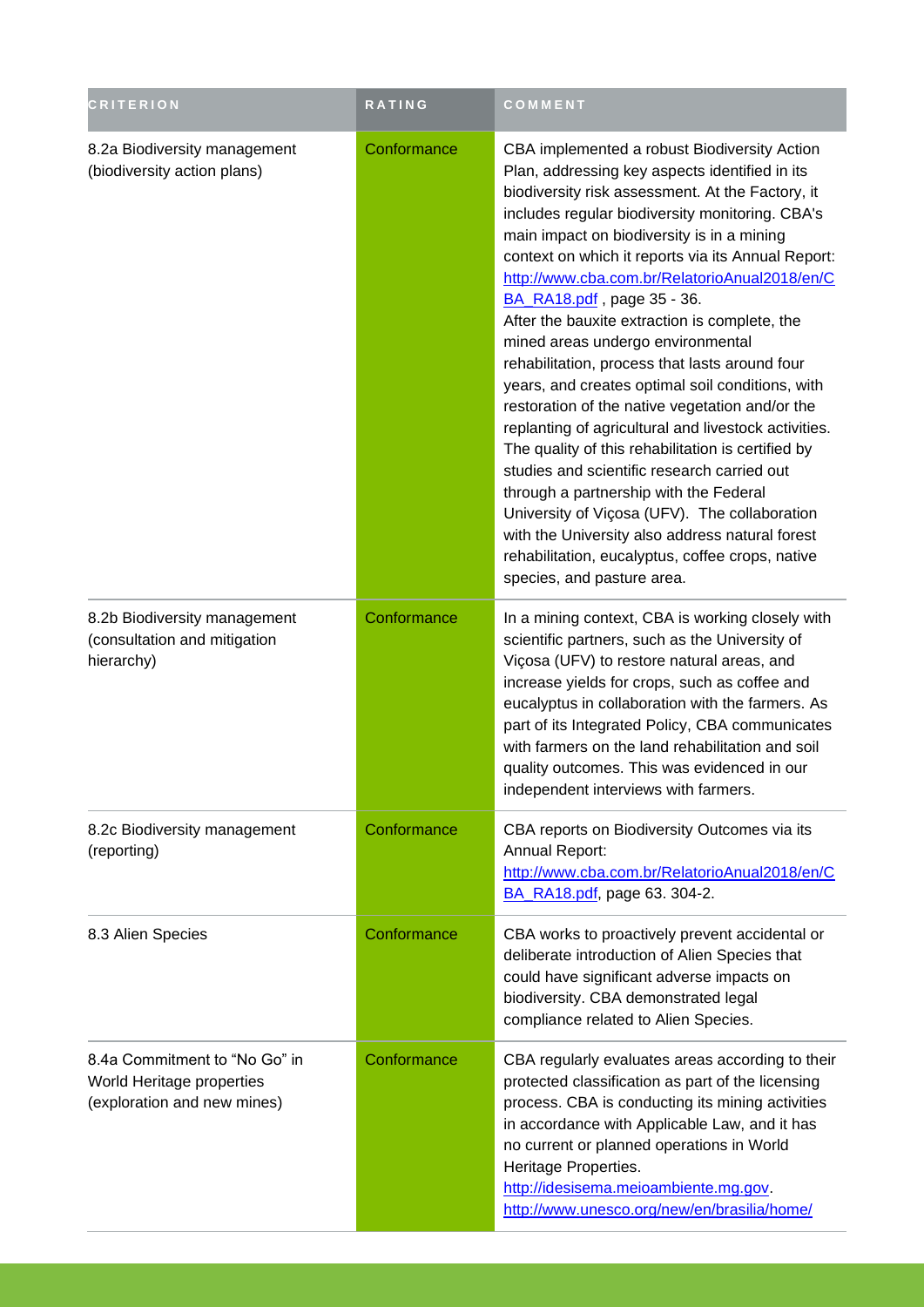| <b>CRITERION</b>                                                                    | <b>RATING</b>             | COMMENT                                                                                                                                                                                                                                                                                                                                                                                                                                                                                                                                                                                                                                                                                                                                                                                                                                                                                                                                                                               |
|-------------------------------------------------------------------------------------|---------------------------|---------------------------------------------------------------------------------------------------------------------------------------------------------------------------------------------------------------------------------------------------------------------------------------------------------------------------------------------------------------------------------------------------------------------------------------------------------------------------------------------------------------------------------------------------------------------------------------------------------------------------------------------------------------------------------------------------------------------------------------------------------------------------------------------------------------------------------------------------------------------------------------------------------------------------------------------------------------------------------------|
| 8.4b Commitment to "No Go" in<br>World Heritage properties (existing<br>operations) | Conformance               | CBA regularly evaluates areas according to their<br>protected classification as part of the licensing<br>process. CBA is conducting its mining activities<br>in accordance with Applicable Law, and it has<br>no operations in World Heritage properties.<br>http://idesisema.meioambiente.mg.gov<br>http://www.unesco.org/new/en/brasilia/home/.                                                                                                                                                                                                                                                                                                                                                                                                                                                                                                                                                                                                                                     |
| 8.5a Mine rehabilitation (best<br>available techniques)                             | Conformance               | After the bauxite extraction is complete, which<br>has a mining cycle of three to six months, the<br>mined areas undergo environmental<br>rehabilitation, a process that lasts around four<br>years, and creates optimal soil conditions, with<br>restoration of the native vegetation and/or the<br>replanting of agricultural and livestock activities.<br>The quality of this rehabilitation is certified by<br>studies and scientific research carried out<br>through a partnership with the Federal<br>University of Viçosa (UFV). Further information<br>can be found:<br>http://www.cba.com.br/RelatorioAnual2018/en/C<br>BA_RA18.pdf (page 35.)<br>We also conducted independent interviews with<br>farmers where CBA conducts or conducted<br>mining activities in the past and rehabilitation of<br>the mining areas took place. All farmers we<br>spoke to were satisfied with the quality of the<br>rehabilitation and highlighted good levels of<br>engagement with CBA. |
| 8.5b Mine rehabilitation (financial<br>provisions)                                  | Contormance               | Financial provisions for mine rehabilitation are<br>provided prior to the start of a project and also<br>made clear in licensing agreements with farmers<br>or other affected stakeholders.                                                                                                                                                                                                                                                                                                                                                                                                                                                                                                                                                                                                                                                                                                                                                                                           |
| PRINCIPLE 9 HUMAN RIGHTS                                                            |                           |                                                                                                                                                                                                                                                                                                                                                                                                                                                                                                                                                                                                                                                                                                                                                                                                                                                                                                                                                                                       |
| 9.1a Human Rights Due Diligence<br>(policy)                                         | Conformance               | CBA's Code of Conduct stipulates a<br>commitment to the UN Guiding Principles on<br><b>Business and Human Rights:</b><br>http://www.cba.com.br/wp-<br>content/uploads/2019/03/Codigo-de-<br>Conduta_CBA_mar-2019_en.pdf<br>The Code of Conduct addresses issues related<br>to human rights and ethical standards all<br>employees should upheld.                                                                                                                                                                                                                                                                                                                                                                                                                                                                                                                                                                                                                                      |
| 9.1b Human Rights Due Diligence<br>(process)                                        | Minor Non-<br>Conformance | CBA has not yet conducted a human rights due<br>diligence process, which involves the<br>identification of salient human rights risks<br>attributed to the company's activities or its                                                                                                                                                                                                                                                                                                                                                                                                                                                                                                                                                                                                                                                                                                                                                                                                |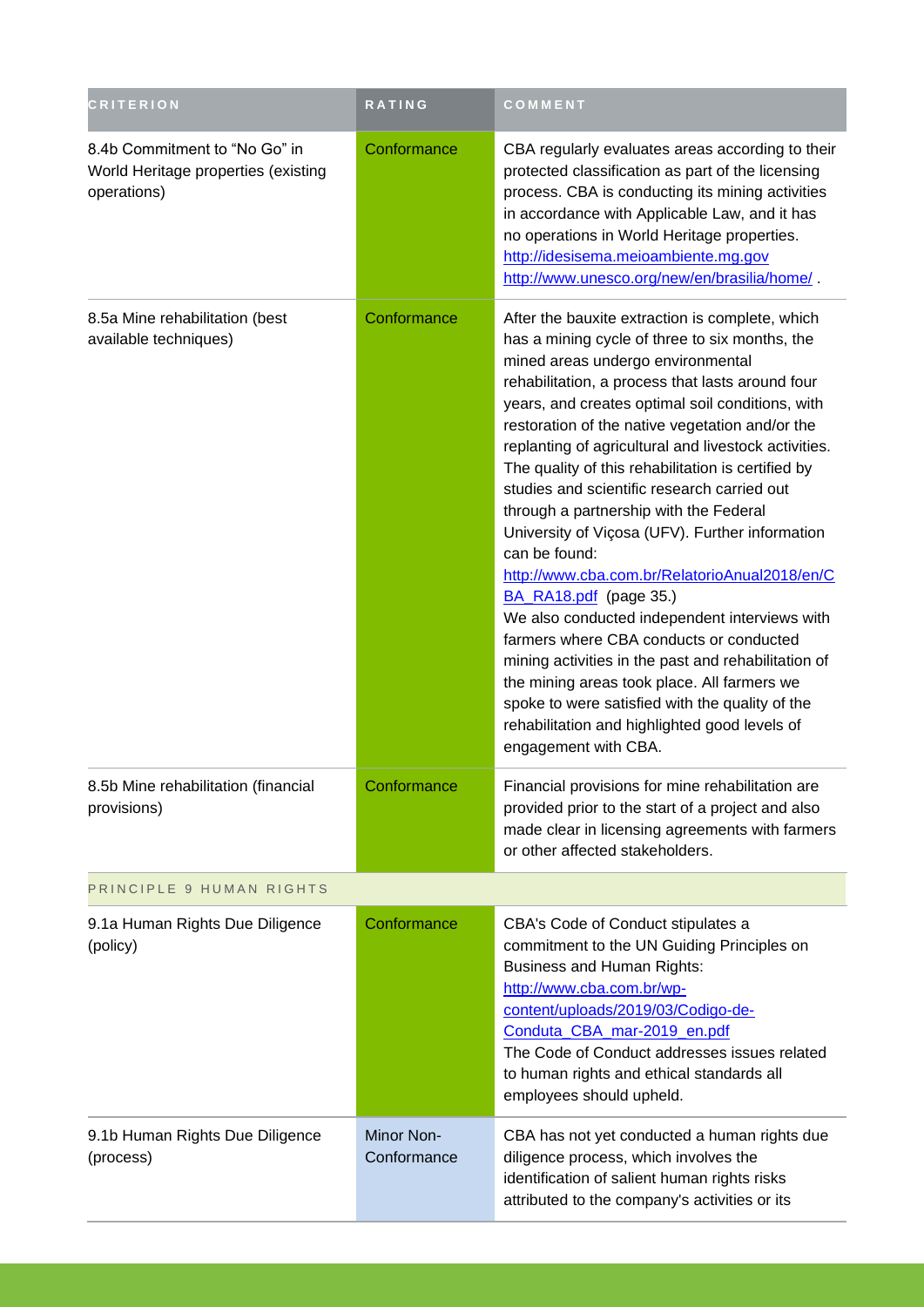| <b>CRITERION</b>                                 | <b>RATING</b>  | COMMENT                                                                                                                                                                                                                                                                                                                                                                                                                                                                                                                                                                                                                                                                                                                                                                                                                                                                                                                   |
|--------------------------------------------------|----------------|---------------------------------------------------------------------------------------------------------------------------------------------------------------------------------------------------------------------------------------------------------------------------------------------------------------------------------------------------------------------------------------------------------------------------------------------------------------------------------------------------------------------------------------------------------------------------------------------------------------------------------------------------------------------------------------------------------------------------------------------------------------------------------------------------------------------------------------------------------------------------------------------------------------------------|
|                                                  |                | business partners' activities. CBA is in the<br>process of appointing a third-party consultancy<br>to carry out such analysis. We however noted<br>that some elements of social risks were<br>integrated into CBA's Enterprise Risk<br>Management (e.g. dam safety and community<br>impact) CBA also carried out a social impact<br>assessment study in 2015 in Aluminio which<br>considered the potential positive and adverse<br>impacts on the community as a result of CBA's<br>activities.                                                                                                                                                                                                                                                                                                                                                                                                                           |
| 9.1c Human Rights Due Diligence<br>(remediation) | Conformance    | We observed that CBA has a robust governance<br>framework to ensure the implementation of the<br>Code of Conduct and remediation for Human<br>Rights Impacts. CBA's Conduct Committee<br>regularly reviews all types of complaints raised<br>by internal and external stakeholders and<br>ensures adequate measures are taken,<br>including any issues related to human rights. An<br>Ethics Line is available to report any potential<br>breaches of the Code of Conduct in a<br>confidential manner. Any interested party can<br>access the Ethics Line, operated by an<br>independent third party via telephone (0800 892<br>0791) or via the web<br>(https://secure.ethicspoint.com/domain/media/en<br>/gui/53296/index.html ), to raise questions or to<br>report a complaint. We noted that to date, there<br>were no remediation cases related to human<br>rights caused or contributed to by CBA's<br>activities. |
| 9.2 Women's Rights                               | Conformance    | We observed that CBA implemented a robust<br>Diversity strategy in line with best practice. CBA<br>incorporated strategic goals for increasing<br>female representation in its workforce as well as<br>in its senior management and implemented<br>initiatives to increase diversity and inclusion<br>within the company. These included for instance<br>support mechanisms (e.g. maternity and<br>paternity leave beyond legal minimum in Brazil),<br>training and development, as well as a Diversity<br>Day to raise further awareness within the<br>company. CBA also conducted workshops in the<br>local community with its partners to discuss<br>impacts of economic dependency on women in<br>Aluminio.                                                                                                                                                                                                           |
| 9.3 Indigenous Peoples                           | Not Applicable | Indigenous Peoples are not present at the<br>locations where CBA operates and are not in the                                                                                                                                                                                                                                                                                                                                                                                                                                                                                                                                                                                                                                                                                                                                                                                                                              |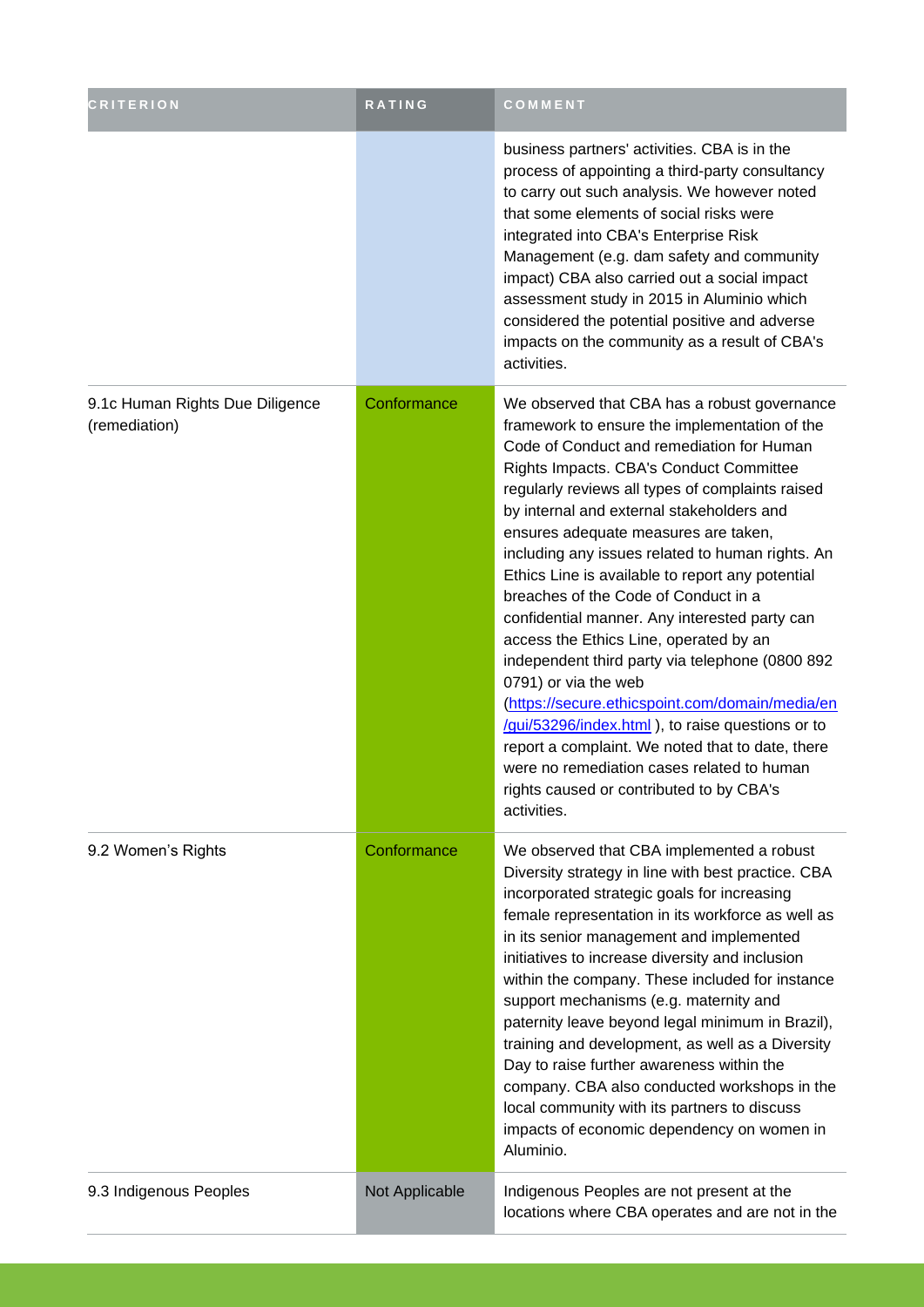| <b>CRITERION</b>                                 | <b>RATING</b>  | COMMENT                                                                                                                                                                                                                                                                                                                                                                                                                                                                                                                                                                                                                                                                                                                                                                          |
|--------------------------------------------------|----------------|----------------------------------------------------------------------------------------------------------------------------------------------------------------------------------------------------------------------------------------------------------------------------------------------------------------------------------------------------------------------------------------------------------------------------------------------------------------------------------------------------------------------------------------------------------------------------------------------------------------------------------------------------------------------------------------------------------------------------------------------------------------------------------|
|                                                  |                | scope of this ASI certification audit. We<br>inspected maps to this affect via:<br>https://www.survivalinternational.org/about/funai                                                                                                                                                                                                                                                                                                                                                                                                                                                                                                                                                                                                                                             |
| 9.4 Free, Prior, and Informed<br>Consent (FPIC)  | Not Applicable | Indigenous People are not present in locations<br>where CBA operates. Please see comments in<br>9.3.                                                                                                                                                                                                                                                                                                                                                                                                                                                                                                                                                                                                                                                                             |
| 9.5 Cultural and sacred heritage                 | Conformance    | No cultural or sacred heritage sites were<br>identified in locations where CBA operates.<br>However, as part of CBA's CAPEX due<br>diligence process, prior to new mining activities<br>and the licensing process,<br>archaeological/cultural/sacred heritage sites<br>need to be evaluated as required by IPHAN<br>(National Historic and Artistic Heritage Institute,<br>Brazil).                                                                                                                                                                                                                                                                                                                                                                                              |
| 9.6a Resettlements (avoid or<br>minimise)        | Conformance    | CBA demonstrated respect for the Human<br>Rights requirements as stated in the Code of<br>Conduct under "Relationship with the<br>Community" and observes the United Nations<br>Guiding Principles on Business and Human<br>Rights. It intends to avoid resettlements, and<br>considers feasible alternatives in project design,<br>as incorporated in CBA's procedures. It was<br>noted that in Mirai Mining Unit, during the<br>process of road construction it was necessary to<br>relocate 2 residents in the community of direct<br>influence, and the Entity carried out the<br>remediation and compensation of the owner with<br>the construction of new residences. However, it<br>was evidenced that the resettlement occurred in<br>projects prior to CBA joining ASI. |
| 9.6b Resettlements (where<br>unavoidable)        | Conformance    | CBA demonstrated respect for the Human<br>Rights requirements as stated in the Code of<br>Conduct under "Relationship with the<br>Community" and respects the United Nations<br>Guiding Principles on Business and Human<br>Rights. In Mirai Mining Unit, during the process<br>of road construction it was necessary to relocate<br>two residents in the community of direct<br>influence, and the Entity carried out the<br>remediation and compensation of the owner with<br>the construction of new residences. However, it<br>was evidenced that the resettlement occurred in<br>projects prior to CBA joining ASI.                                                                                                                                                         |
| 9.7a Local Communities (rights and<br>interests) | Conformance    | CBA implemented a Social and Local<br>Community Strategy aligned with best practices.                                                                                                                                                                                                                                                                                                                                                                                                                                                                                                                                                                                                                                                                                            |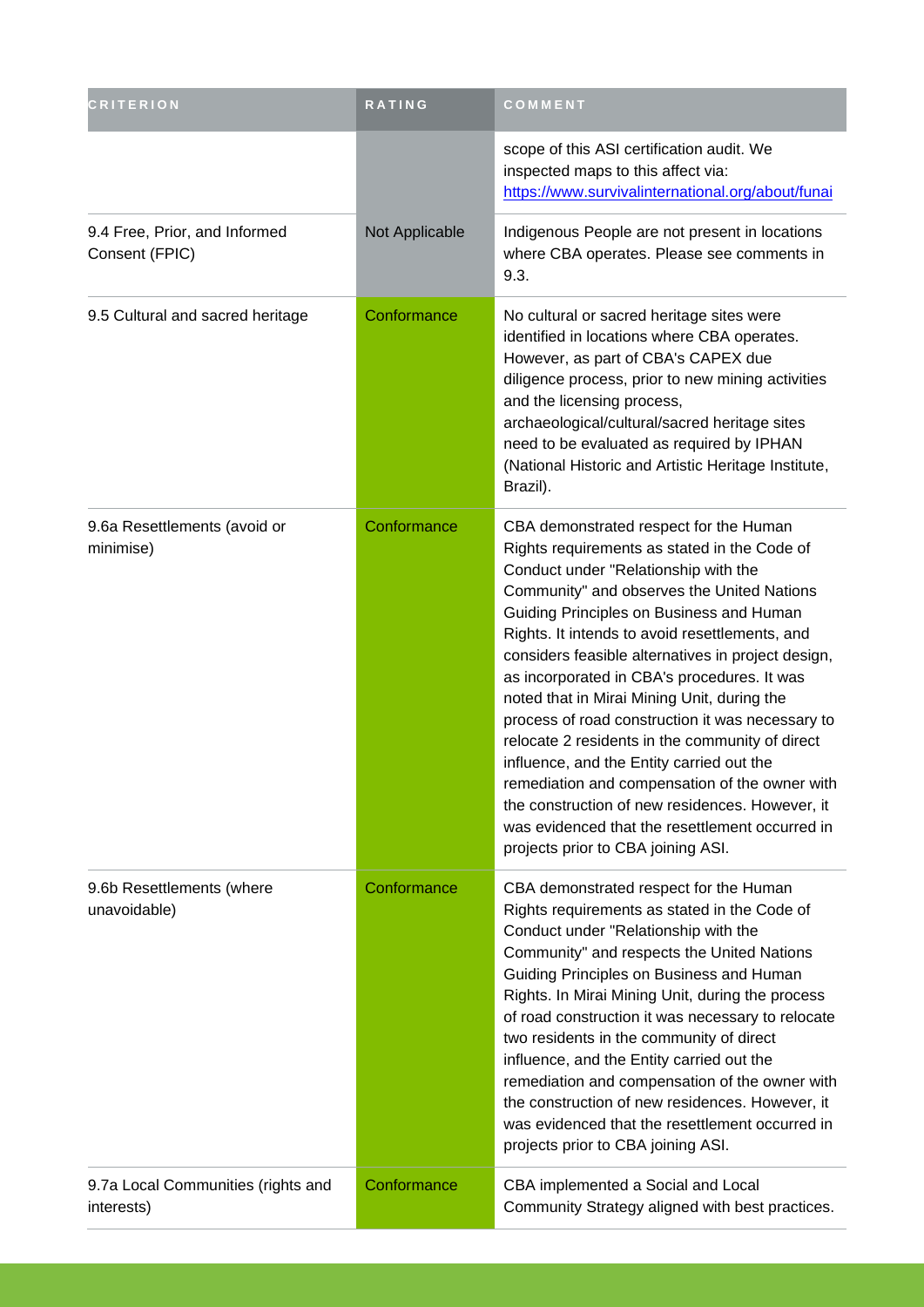| <b>CRITERION</b>                     | <b>RATING</b> | COMMENT                                                                                                                                                                                                                                                                                                                                                                                                                                                                                                                                                                                                                                                                                                                                                                                                                                                  |
|--------------------------------------|---------------|----------------------------------------------------------------------------------------------------------------------------------------------------------------------------------------------------------------------------------------------------------------------------------------------------------------------------------------------------------------------------------------------------------------------------------------------------------------------------------------------------------------------------------------------------------------------------------------------------------------------------------------------------------------------------------------------------------------------------------------------------------------------------------------------------------------------------------------------------------|
|                                      |               | CBA operates a robust governance of the Local<br>Community Strategy, informed by social and<br>economic impact assessments, based on<br>Votorantim Group (parent company)<br>methodology. CBA identified the legal and<br>customary rights of local communities, keeps a<br>stakeholder register where vulnerable groups<br>are identified. CBA's investment planning is<br>based on three pillars: 1. Education, 2.<br>Economic dynamics of the location, 3. Public<br>management support (i.e. administration support<br>to local town halls). Further information is<br>enclosed in CBA's Annual Report:<br>http://www.cba.com.br/RelatorioAnual2018/en/,<br>page 50 - 55.                                                                                                                                                                            |
| 9.7b Local Communities (impacts)     | Conformance   | CBA carried out a Social impact assessment<br>study (Dec. 2015) which informs its Social and<br>Local Community Engagement Strategy (next<br>update due in 2021). CBA identified critical<br>aspects of its activities and their potential impact<br>on the local community, and integrated these<br>into its Enterprise Risk Assessment. CBA<br>carries out regular Social dialogue and has<br>dedicated resources to lead on engagement<br>with the local community where it operates.<br>Regarding CBA's complaints mechanism,<br>please see our comments under 3.4<br>Stakeholder complaints, grievances and<br>requests for information.                                                                                                                                                                                                            |
| 9.7c Local Communities (livelihoods) | Conformance   | CBA implemented a Social and Local<br>Community Engagement Strategy which is<br>aligned with best practices and informed by<br>social impact assessments and robust<br>methodologies adopted from the Votorantim<br>Group (parent company). We particularly noted<br>initiatives to increase the capacity of the local<br>community (e.g. entrepreneurship workshops) in<br>partnership with local NGOs as best practice.<br>CBA's Local community programme is based on<br>three pillars: 1. Education, 2. Economic<br>dynamics and 3. Public management support.<br>CBA supports more than 38 ongoing projects<br>and there is a robust monitoring process in<br>place to ensure the objectives are met. For<br>further information, please see CBA's Annual<br>Report:<br>http://www.cba.com.br/RelatorioAnual2018/en/C<br>BA RA18.pdf, page 50 - 55. |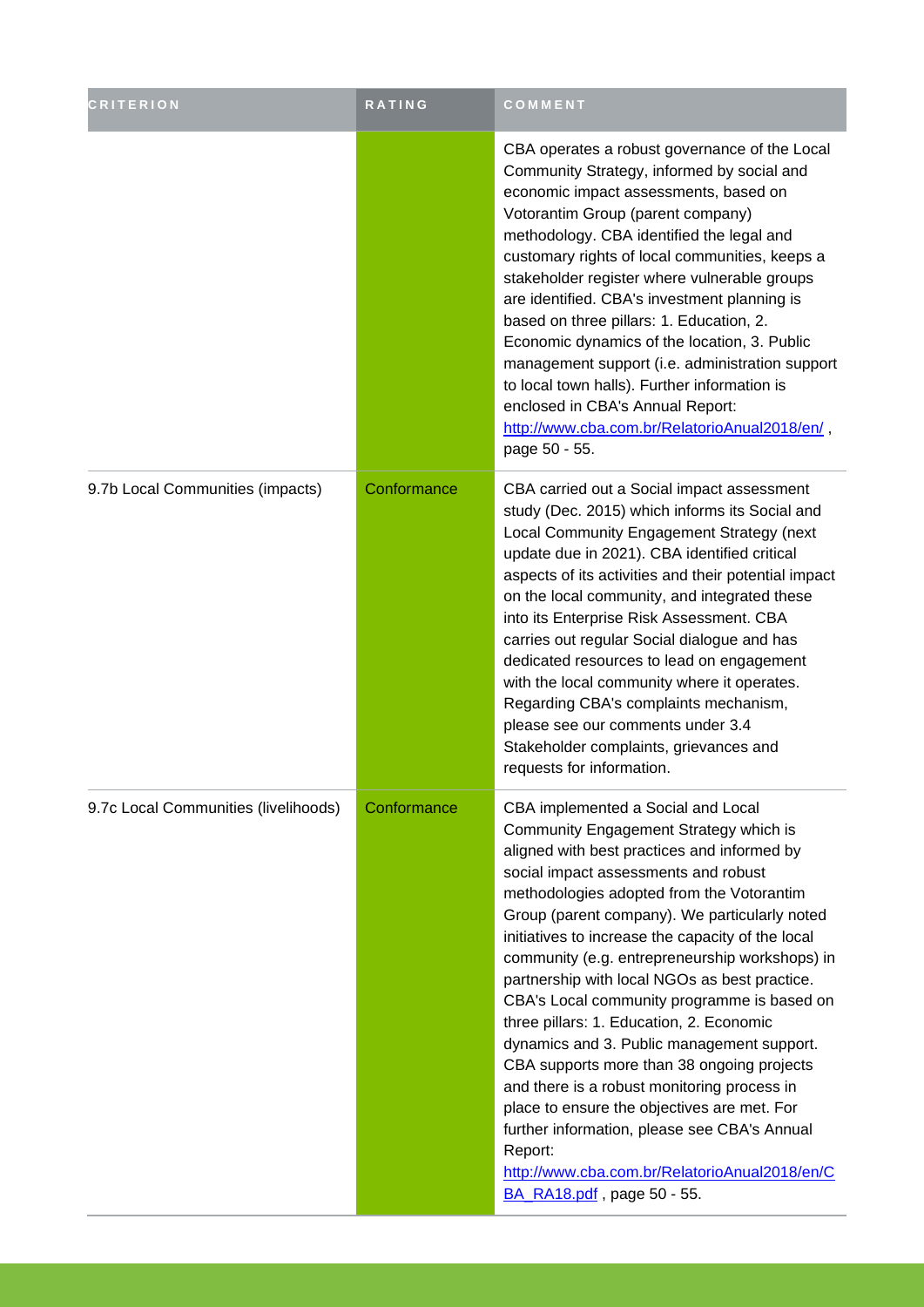| <b>CRITERION</b>                                                                                      | <b>RATING</b> | COMMENT                                                                                                                                                                                                                                                                                                                                                                                                                                                                                                                                                                                                                                                                                                                                                                                                                                                            |
|-------------------------------------------------------------------------------------------------------|---------------|--------------------------------------------------------------------------------------------------------------------------------------------------------------------------------------------------------------------------------------------------------------------------------------------------------------------------------------------------------------------------------------------------------------------------------------------------------------------------------------------------------------------------------------------------------------------------------------------------------------------------------------------------------------------------------------------------------------------------------------------------------------------------------------------------------------------------------------------------------------------|
| 9.8 Conflict-Affected and High-Risk<br>Areas                                                          | Conformance   | CBA established a Responsible Sourcing Policy<br>which stipulates requirements aligned to ASI<br>requirements on conflict affected and high risk<br>areas:<br>http://www.cba.com.br/wp-<br>content/uploads/2019/05/CBA-Responsible-<br>Sourcing-Policy.pdf<br>CBA also carries out due diligence checks prior<br>to starting commercial relationships with<br>suppliers. We noted CBA's own operations are<br>not located in conflict affected or high risk areas.                                                                                                                                                                                                                                                                                                                                                                                                 |
| 9.9 Security practice                                                                                 | Conformance   | CBA implemented policies, systems and<br>procedures that conform to the ASI Performance<br>Standard's requirements on Security practices.<br>The third-party Security personnel have been<br>trained on the CBA's Code of Conduct,<br>Applicable Human Rights Law and the<br>company's Risk Management Plan. CBA<br>monitors the training records internally and to<br>date, there have been no disciplinary actions<br>against security personnel related to human<br>rights.                                                                                                                                                                                                                                                                                                                                                                                     |
| PRINCIPLE 10 LABOUR RIGHTS                                                                            |               |                                                                                                                                                                                                                                                                                                                                                                                                                                                                                                                                                                                                                                                                                                                                                                                                                                                                    |
| 10.1a Freedom of Association and<br><b>Right to Collective Bargaining</b><br>(freedom of association) | Conformance   | CBA developed and implemented policies,<br>systems, procedures and processes that<br>conform to the Freedom of Association and<br>Right to Collective Bargaining requirements.<br>Workers have the freedom of association<br>without interference from the Entity. Collective<br>bargaining agreements were regularly updated<br>and agreed with the labour union. In interviews<br>with union representatives, it was verified that<br>the local union and the top management of the<br>company have a good relationship. CBA carried<br>out a Sedex/SMETA audit at the Aluminio<br>Factory, Mirai and Itamarati Mining Units in<br>2019, carried out third-party by DNV GL. There<br>were no observations made related to Labour<br>rights, but there were positive points raised.<br>Sedex/SMETA audit addressed ASI Labour<br>rights requirements 10.1 - 10.8. |
| 10.1b Freedom of Association and<br><b>Right to Collective Bargaining</b><br>(collective bargaining)  | Conformance   | CBA respects the rights of workers and<br>maintains records of negotiations between the<br>Entity and a union or workers' association,<br>including collective agreement, and compliance<br>with national laws. We reviewed the collective<br>bargaining agreement at all In-scope Facilities,                                                                                                                                                                                                                                                                                                                                                                                                                                                                                                                                                                     |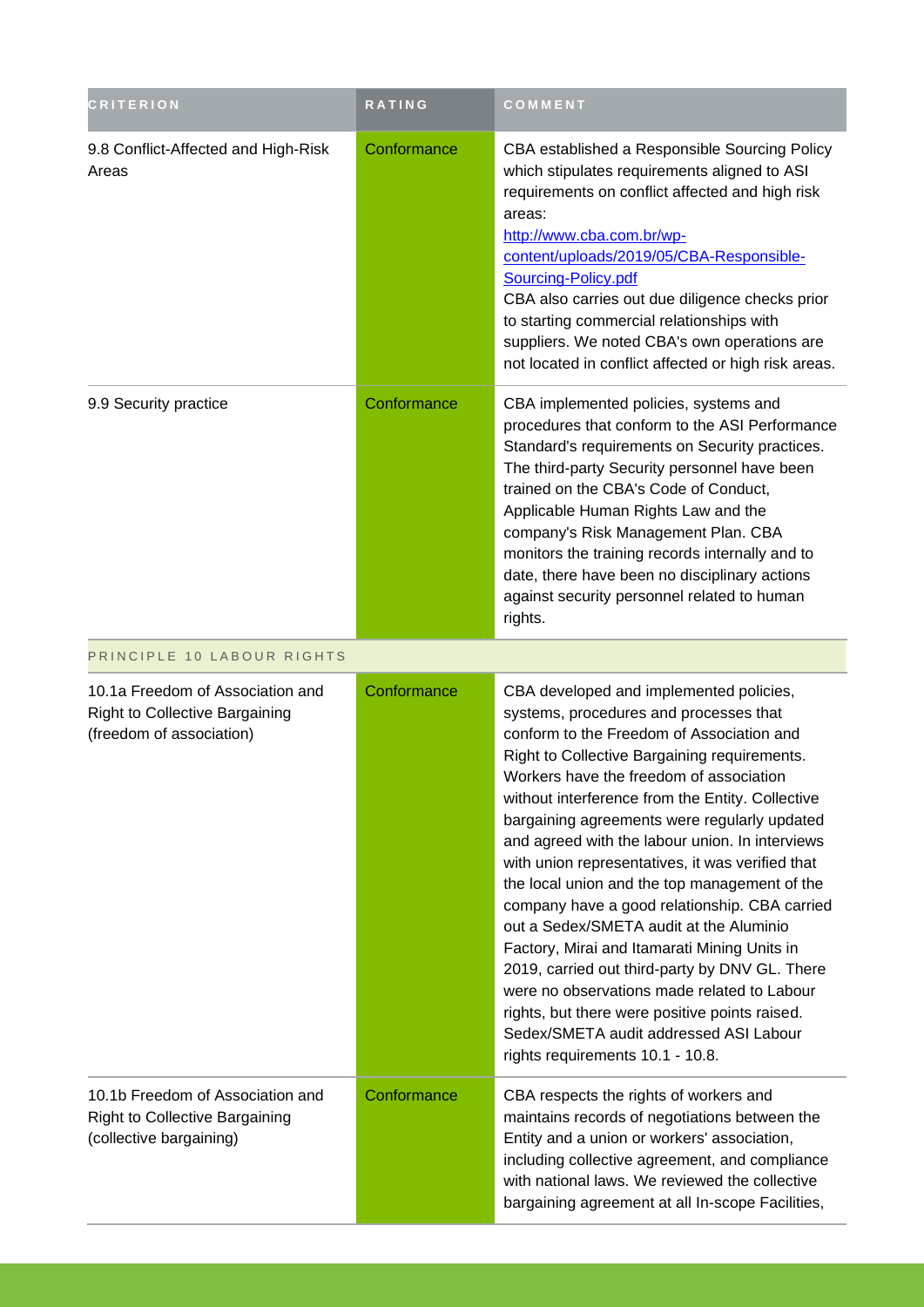| <b>CRITERION</b>                                                                                 | <b>RATING</b>  | COMMENT                                                                                                                                                                                                                                                                                                                                                                                                                                                                                                                                                                 |
|--------------------------------------------------------------------------------------------------|----------------|-------------------------------------------------------------------------------------------------------------------------------------------------------------------------------------------------------------------------------------------------------------------------------------------------------------------------------------------------------------------------------------------------------------------------------------------------------------------------------------------------------------------------------------------------------------------------|
|                                                                                                  |                | meeting minutes of labour union meetings and<br>interviewed labour union representatives.                                                                                                                                                                                                                                                                                                                                                                                                                                                                               |
| 10.1c Freedom of Association and<br><b>Right to Collective Bargaining</b><br>(alternative means) | Not Applicable | It was evidenced that as defined in the Code of<br>Conduct, CBA's employees have the right to<br>union membership and to initiate an Internal<br>Union process and that the rights are respected.<br>However, the criterion is not applicable because<br>freedom of association and collective bargaining<br>is not restricted by applicable law in Brazil.                                                                                                                                                                                                             |
| 10.2a Child Labour (minimum age)                                                                 | Conformance    | CBA does neither use nor support the use of<br>child labour as defined in ILO Conventions C138<br>and C182, and does comply with related<br>national and international law. The age of<br>workers is regularly checked as part of their<br>onboarding process.                                                                                                                                                                                                                                                                                                          |
| 10.2b Child Labour (hazardous)                                                                   | Conformance    | CBA does neither use nor support the use of<br>child labour as defined in ILO Conventions C138<br>and C182, and does comply with related<br>national and international law including. CBA is<br>not engaging in or supporting Hazardous Child<br>Labour.                                                                                                                                                                                                                                                                                                                |
| 10.2c Child Labour (worst forms)                                                                 | Conformance    | CBA does neither use nor support the use of<br>child labour as defined in ILO Conventions C138<br>and C182, and does comply with related<br>national and international law. CBA is not<br>engaging in or supporting worst forms of child<br>labour. CBA requires its suppliers to respect all<br>laws in their jurisdiction with regards to child<br>labour, as stipulated by its Responsible<br>Sourcing Policy.                                                                                                                                                       |
| 10.3a Forced Labour (human<br>trafficking)                                                       | Conformance    | CBA neither engage in nor support the use of<br>forced labour as defined in ILO Conventions<br>C29, along with protocol P29 (2014) to this<br>Convention, and C105. CBA does not engage in<br>or support human trafficking either directly or<br>through any employment or recruitment<br>agencies. Please see CBA's Code of Conduct:<br>http://www.cba.com.br/wp-<br>content/uploads/2019/03/Codigo-de-<br>Conduta_CBA_mar-2019_en.pdf<br>This was further evidenced in the review of<br>employment contracts and worker interviews<br>with employees and contractors. |
| 10.3b Forced Labour (deposits, fees,<br>advances)                                                | Conformance    | CBA developed, implemented and maintains<br>systems, policies and procedures to conform                                                                                                                                                                                                                                                                                                                                                                                                                                                                                 |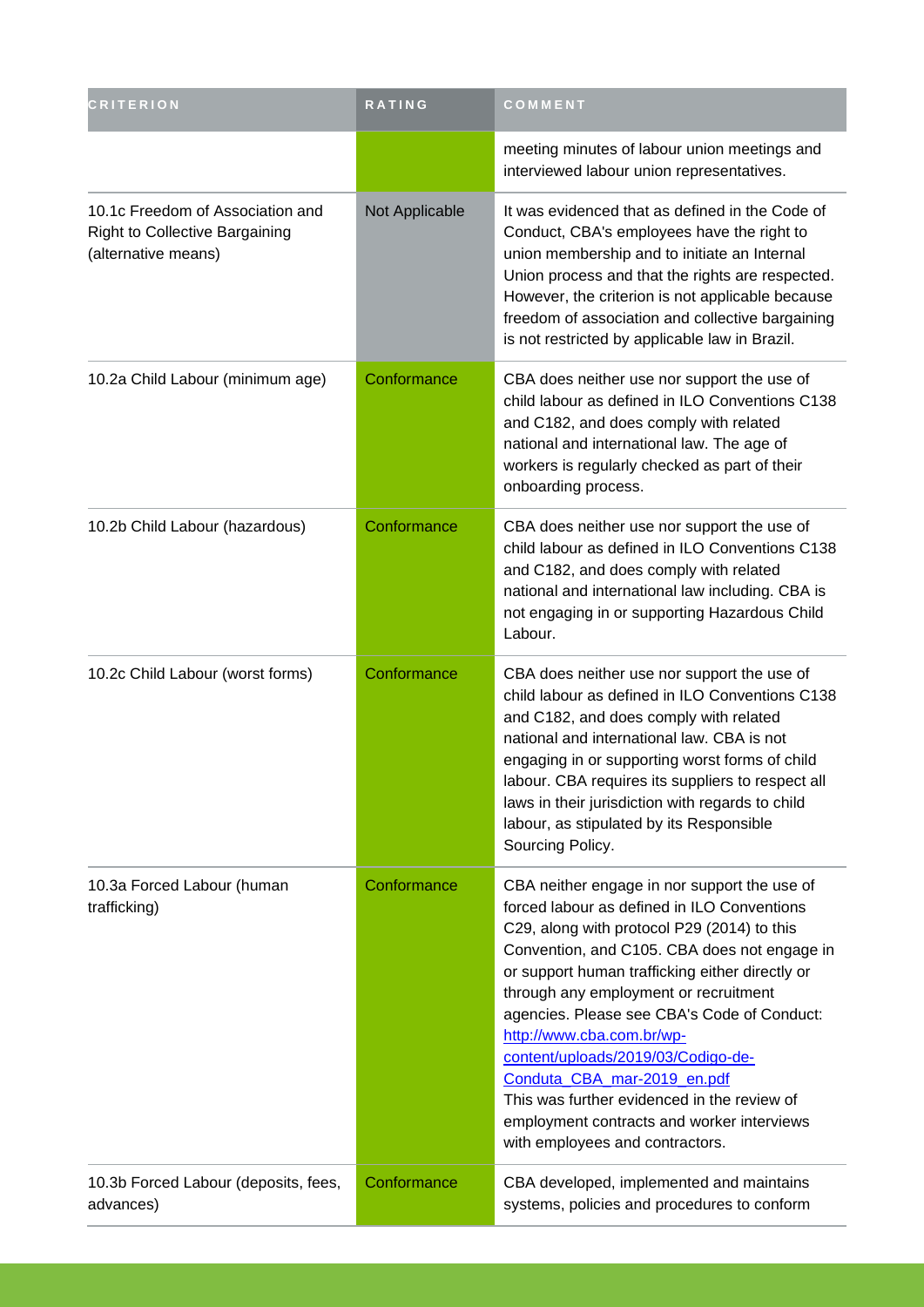| <b>CRITERION</b>                                                             | RATING      | COMMENT                                                                                                                                                                                                                                                                                                                                         |
|------------------------------------------------------------------------------|-------------|-------------------------------------------------------------------------------------------------------------------------------------------------------------------------------------------------------------------------------------------------------------------------------------------------------------------------------------------------|
|                                                                              |             | with ASI Performance Standard requirements<br>related to forced labour. Worker interviews<br>confirmed that no recruitment fee or deposit are<br>required.                                                                                                                                                                                      |
| 10.3c Forced Labour (migrant<br>workers)                                     | Conformance | CBA developed, implemented and maintains<br>systems, policies and procedures to conform<br>with ASI Performance Standard requirements<br>related to forced labour. It does not require<br>migrant workers to lodge deposits.                                                                                                                    |
| 10.3d Forced Labour (debt bondage)                                           | Conformance | CBA developed, implemented and maintains<br>systems, policies and procedures to conform<br>with ASI Performance Standard requirements<br>related to forced labour. This was evidenced in<br>the review of policies, procedures, employment<br>contracts and worker interviews with employees<br>and contractors.                                |
| 10.3e Forced Labour (freedom of<br>movement)                                 | Conformance | CBA developed, implemented and maintains<br>systems, policies and procedures to conform to<br>the ASI Performance Standard requirements<br>related to forced labour. The site does not<br>restrict the free movement of workers as<br>confirmed by worker interviews.                                                                           |
| 10.3f Forced Labour (retention of<br>identity papers, permits, certificates) | Conformance | CBA has developed, implemented and<br>maintains systems, policies and procedures that<br>conform to the ASI Performance Standard<br>requirements related to forced labour. It does<br>not confiscate worker's original identification<br>documents. Copies of these are kept on<br>personal files.                                              |
| 10.3g Forced Labour (freedom to<br>terminate employment)                     | Conformance | CBA developed, implemented and maintains<br>systems, policies and procedures that conform<br>to the ASI Performance Standard requirements<br>related to forced labour. Employees have the<br>right to terminate their employment at any time<br>without penalty, given notice of reasonable<br>length, as specified in the employment contract. |
| 10.4 Non-Discrimination                                                      | Conformance | CBA has developed, implemented and<br>maintained systems, policies and procedures<br>that conform to ASI Performance Standard<br>requirements related to non-discrimination.<br>Please see CBA's Code of Conduct for further<br>detail:<br>http://www.cba.com.br/RelatorioAnual2018/en/                                                         |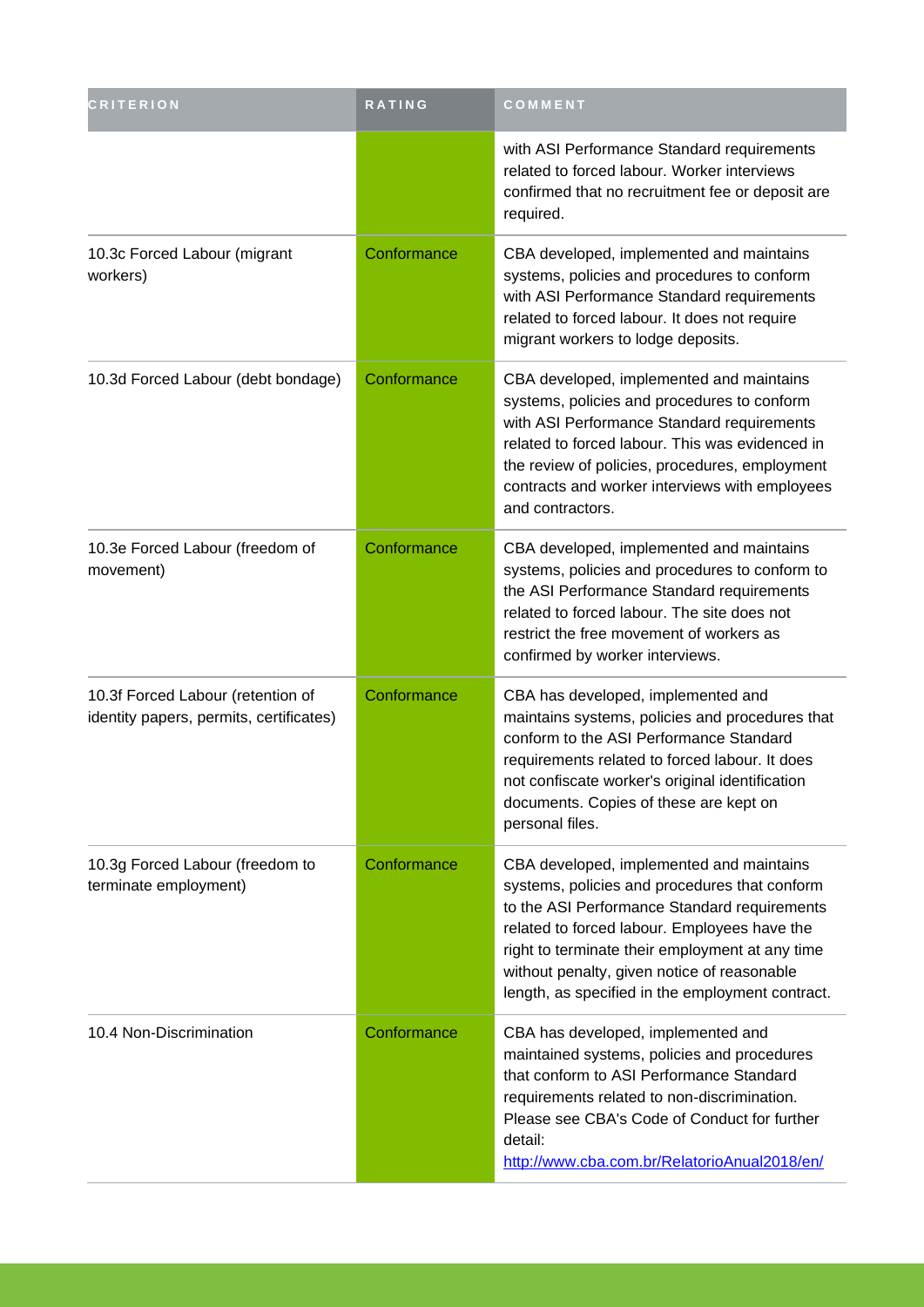| <b>CRITERION</b>                                               | <b>RATING</b> | COMMENT                                                                                                                                                                                                                                                                                                                                                                                                                                     |  |  |
|----------------------------------------------------------------|---------------|---------------------------------------------------------------------------------------------------------------------------------------------------------------------------------------------------------------------------------------------------------------------------------------------------------------------------------------------------------------------------------------------------------------------------------------------|--|--|
| 10.5 Communication and<br>engagement                           | Conformance   | As confirmed by interviews and document<br>review, CBA ensures communication and direct<br>engagement with workers and their<br>representatives regarding working conditions<br>and resolution of workplace and compensation<br>issues, without threat of reprisal, intimidation or<br>harassment (e.g. team briefings, infoboard,<br>meetings with worker representatives)                                                                 |  |  |
| 10.6 Disciplinary practices                                    | Conformance   | CBA developed, implemented and maintained<br>systems, policies and procedures that conform<br>to the ASI Performance Standard requirements<br>related to Disciplinary practices. The Entity<br>operates an Ethics Line and an independent<br>hotline for confidential reporting:<br>https://www.cba.com.br/en/cba/governanca-e-<br>compliance/                                                                                              |  |  |
| 10.7a Remuneration (living wage)                               | Conformance   | CBA developed, implemented and maintained<br>systems, policies and procedures that conform<br>to the ASI Performance Standard requirements<br>related to Remuneration. The Entity's labour<br>rights performance was further evidenced in its<br>Sedex/SMETA audit report completed in 2019 at<br>Aluminio Factory, Mirai and Itamarati Mining<br>Units.                                                                                    |  |  |
| 10.7b Remuneration (method of<br>payment)                      | Conformance   | CBA developed, implemented and maintained<br>systems, policies and procedures that conform<br>to the ASI Performance Standard requirements<br>related to Remuneration. This was evidenced in<br>the sampling of payslips, wage documentation<br>and worker interviews, which included<br>contractors.                                                                                                                                       |  |  |
| 10.8 Working Time                                              | Conformance   | CBA developed, implemented and maintained<br>systems, policies and procedures that conform<br>to the ASI Performance Standard requirements<br>related to Working hours. This was evidenced<br>through a sample of working hours records,<br>associated policies and procedures, and worker<br>interviews. CBA also conducted a<br>Sedex/SMETA audit at its Aluminio Factory,<br>Mirai and Itamarati Mining Units, as referenced<br>in 10.1. |  |  |
| PRINCIPLE 11 OCCUPATIONAL HEALTH AND SAFETY                    |               |                                                                                                                                                                                                                                                                                                                                                                                                                                             |  |  |
| 11.1a Occupational Health and<br>Safety (OH&S) Policy (policy) | Conformance   | It was evidenced that the Entity has defined and<br>communicated the Integrated Policy which<br>included Occupational Health and Safety<br>aspects.                                                                                                                                                                                                                                                                                         |  |  |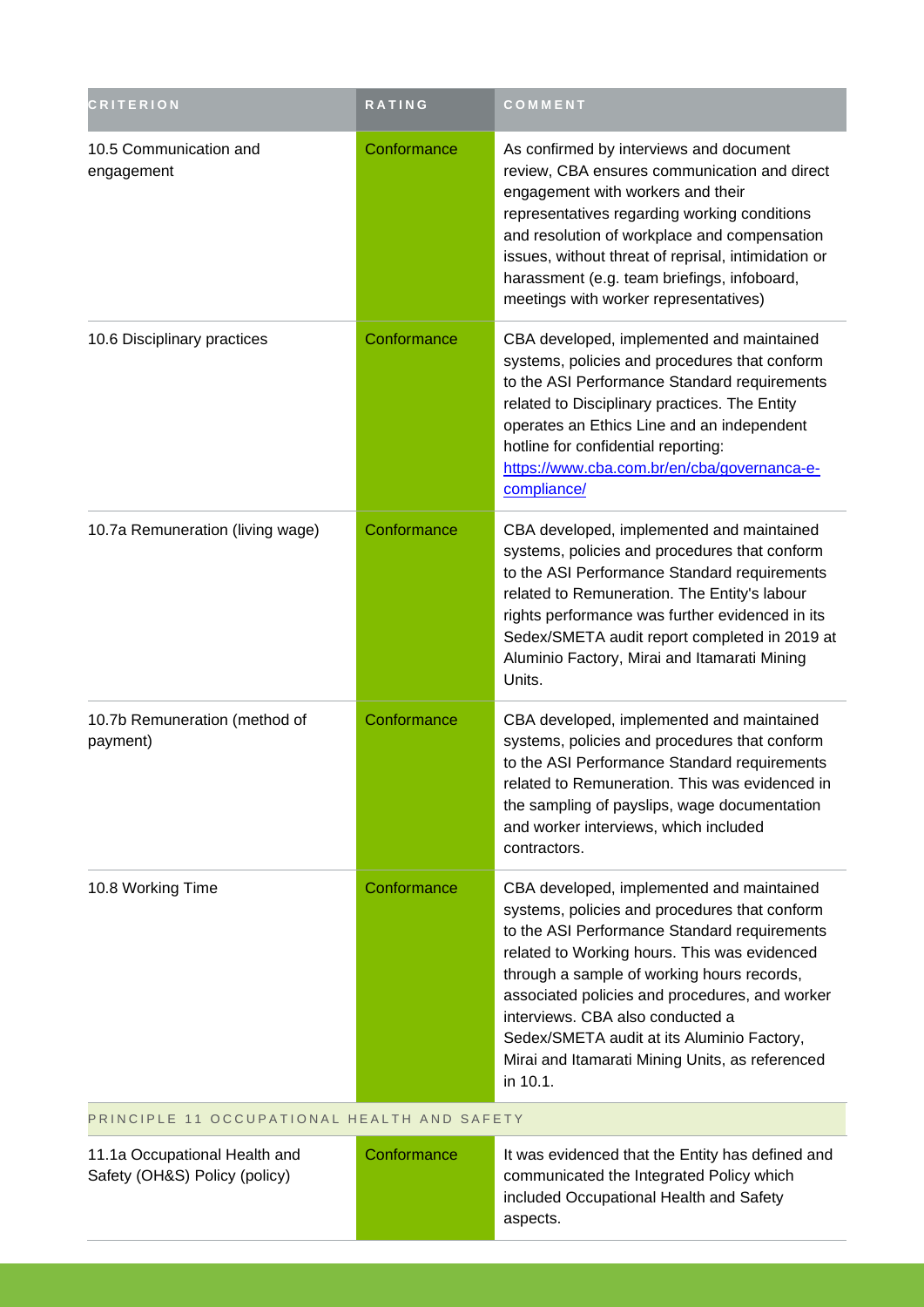| <b>CRITERION</b>                                                                        | <b>RATING</b> | COMMENT                                                                                                                                                                                                                                                                                                                                                                                                                                                                                           |
|-----------------------------------------------------------------------------------------|---------------|---------------------------------------------------------------------------------------------------------------------------------------------------------------------------------------------------------------------------------------------------------------------------------------------------------------------------------------------------------------------------------------------------------------------------------------------------------------------------------------------------|
|                                                                                         |               | http://cba.com.br/wp-<br>content/uploads/2019/07/CBA_Politica-de-<br>Gestao-Integrada-NiCBA-ASI_maio-2019-<br>assinada.pdf                                                                                                                                                                                                                                                                                                                                                                        |
| 11.1b Occupational Health and<br>Safety (OH&S) Policy (workers and<br>visitors)         | Conformance   | CBA operates a robust Occupational Health and<br>Safety Policy which is regularly communicated.<br>The principles of the Integrated Policy, and<br>Occupational Health and Safety requirements<br>are clearly communicated to workers, and<br>regular training is provided. Visitors are briefed<br>on the health and safety requirements. Workers<br>and contractors are aware of their duties, which<br>was evidenced in worker interviews.                                                     |
| 11.1c Occupational Health and<br>Safety (OH&S) Policy (applicable law<br>and standards) | Conformance   | CBA demonstrated compliance to Applicable<br>Law on Workers' health and safety, international<br>standards, and ILO Conventions on<br>Occupational Health and Safety. CBA conducts<br>regular internal audits to ensure the Policy is<br>implemented.                                                                                                                                                                                                                                             |
| 11.1d Occupational Health and<br>Safety (OH&S) Policy (right to stop<br>unsafe work)    | Conformance   | CBA stipulates the right of workers to<br>understand the hazards and the safe practices<br>for their work, and also includes the duty to<br>refuse or stop any unsafe work. CBA conducts a<br>regular and robust health and safety risk<br>assessment and implements practices that<br>encourage safety behaviour onsite (e.g. Golden<br>Rules).                                                                                                                                                  |
| 11.2 OH&S Management System                                                             | Conformance   | CBA defined Documented Occupational Health<br>and Safety management systems (OHSMS)<br>comprising Occupational Health and Safety<br>policies, procedures and records.                                                                                                                                                                                                                                                                                                                             |
| 11.3 Employee engagement on<br>health and safety                                        | Conformance   | CBA has developed and implemented policies,<br>systems, procedures and processes that<br>conform to the employee engagement on health<br>and safety requirements. OHSRSMA<br>Multidisciplinary Committee was created to<br>integrate actions from the Environment, Health<br>and Safety and Hygiene areas both internally<br>and externally. We especially noted good<br>practices on the engagement with contractors<br>on occupational health and safety (regular<br>briefings and engagement). |
| 11.4 OH&S performance                                                                   | Conformance   | CBA established OHS metrics and implemented<br>regular management reviews of its data for the                                                                                                                                                                                                                                                                                                                                                                                                     |